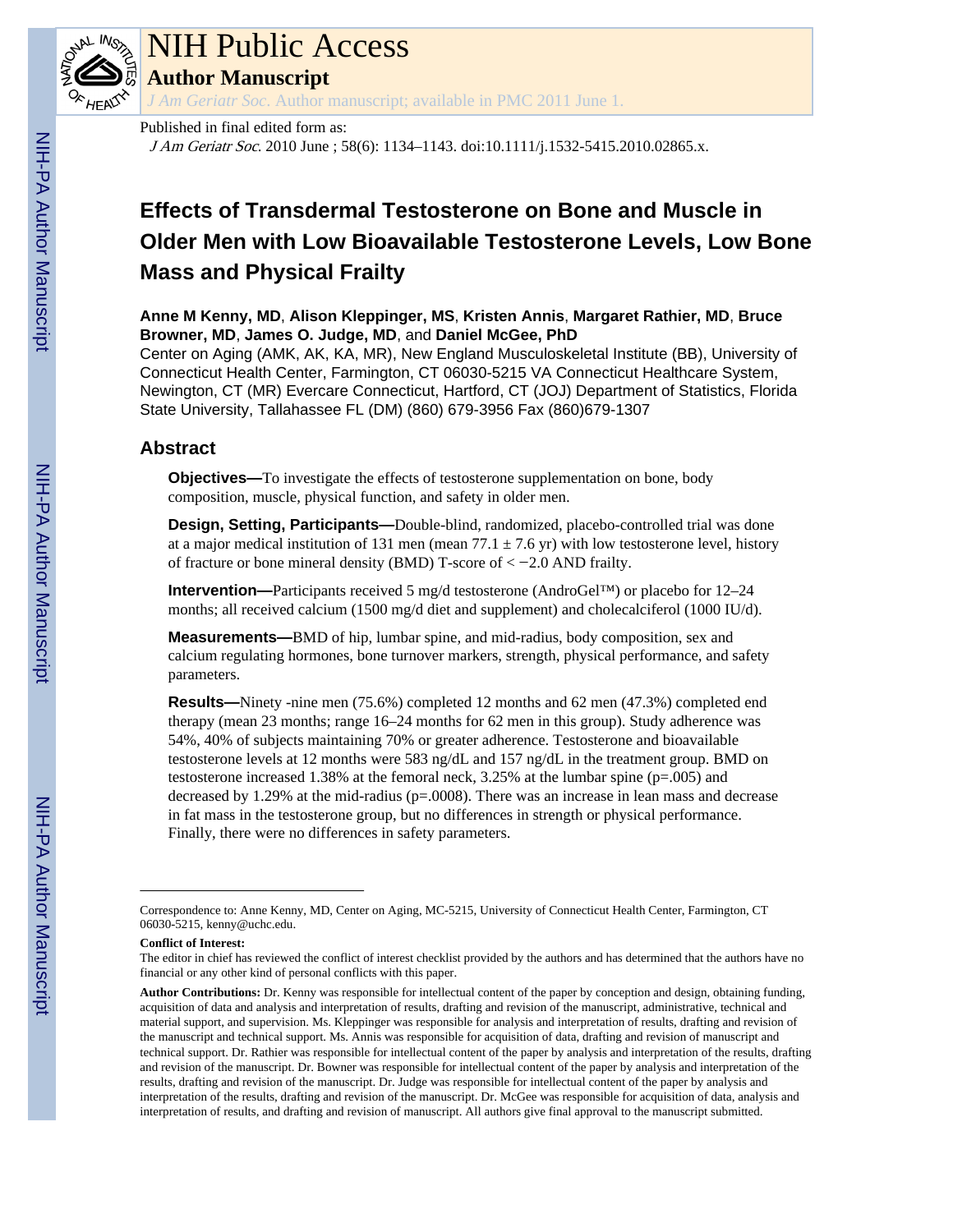## **Keywords**

testosterone; osteoporosis; frailty; hypogonadism

## **INTRODUCTION**

Testosterone levels decline with advancing age (1). Fifty percent of men over age 65 have bioavailable testosterone levels below the reference range for young adult men (2). The importance of the decline in testosterone levels to the health of older men is uncertain, but testosterone insufficiency may play a role in age-related bone loss, muscle weakness (3,4) and frailty (5). We, and others, have found encouraging results in bone density changes when relatively healthy, not overtly testosterone deficient, older men receive testosterone (6,7,8). The impact of testosterone replacement on function is less well established.

In 2002, the Institute of Medicine report on testosterone replacement in older men noted few trials and trials of short duration. The committee recommended that future trials focus on health outcomes for which preliminary evidence of efficacy and limited alternative therapies exist, such as frailty (9). Most trials of testosterone replacement have included relatively healthy older men and have not selected men for frailty. We, therefore, undertook this placebo-controlled study in older men with osteoporosis, physical frailty, and low testosterone to determine if testosterone supplementation would affect sex hormone levels, bone, and frailty.

## **METHODS**

The Institutional Review Board at the University of Connecticut Health Center approved the study, and all men gave written informed consent. Men were recruited using a host of strategies including mailings, talks, and physician referrals. Men were selected for testosterone levels below 350 ng/dL or bioavailable testosterone levels at least 1.5 SD lower than the young adult mean (95–350 ng/dl for men 40–49yrs). Testosterone and bioavailable testosterone were assessed by a single measure at screening, 12 and 24 months. Initially, men over the age of 50 with a nontraumatic hip fracture were included to recruit men with osteoporosis and frailty. To achieve recruitment goals, inclusion criteria were broadened to include men age 60 years or greater who displayed at least one of the five frailty criteria defined by Fried et al. (10) and had a BMD T-score at the hip of −2.0 or less OR had a nontraumatic fracture within the last five years. Exclusion criteria were: 1) Prostate specific antigen level over 6.5 ng/dl or history of prostate cancer; 2) disease of bone metabolism (i.e., Paget's disease, osteomalacia, hyperparathyroidism);3) history of pituitary disease;4) history of sleep apnea; 5) consumption of more than 3 alcoholic drinks/day; 6) the use of androgen, estrogen or dehydroepiandrosterone in the preceding year; 7) current use of antiresorptive agents such as calcitonin or bisphosphonates; 8) metastatic or advanced cancer; 9) current chemotherapy or radiation treatment; 10) advanced liver or renal disease such that the subjects is unlikely to complete the two year intervention; 11) hemoglobin >16.5 g/dl.

Figure 1 outlines the recruitment and retention of study subjects. Included in these numbers, 194 men with a nontraumatic femoral neck fracture were screened, 44 were eligible and entered the study. A total of 131 men were randomly assigned to treatment or placebo. The study was designed as a two-year intervention, but due to delays in recruitment and lack of funds for an extension, limited 24 month follow-up is available. An 'end therapy' time point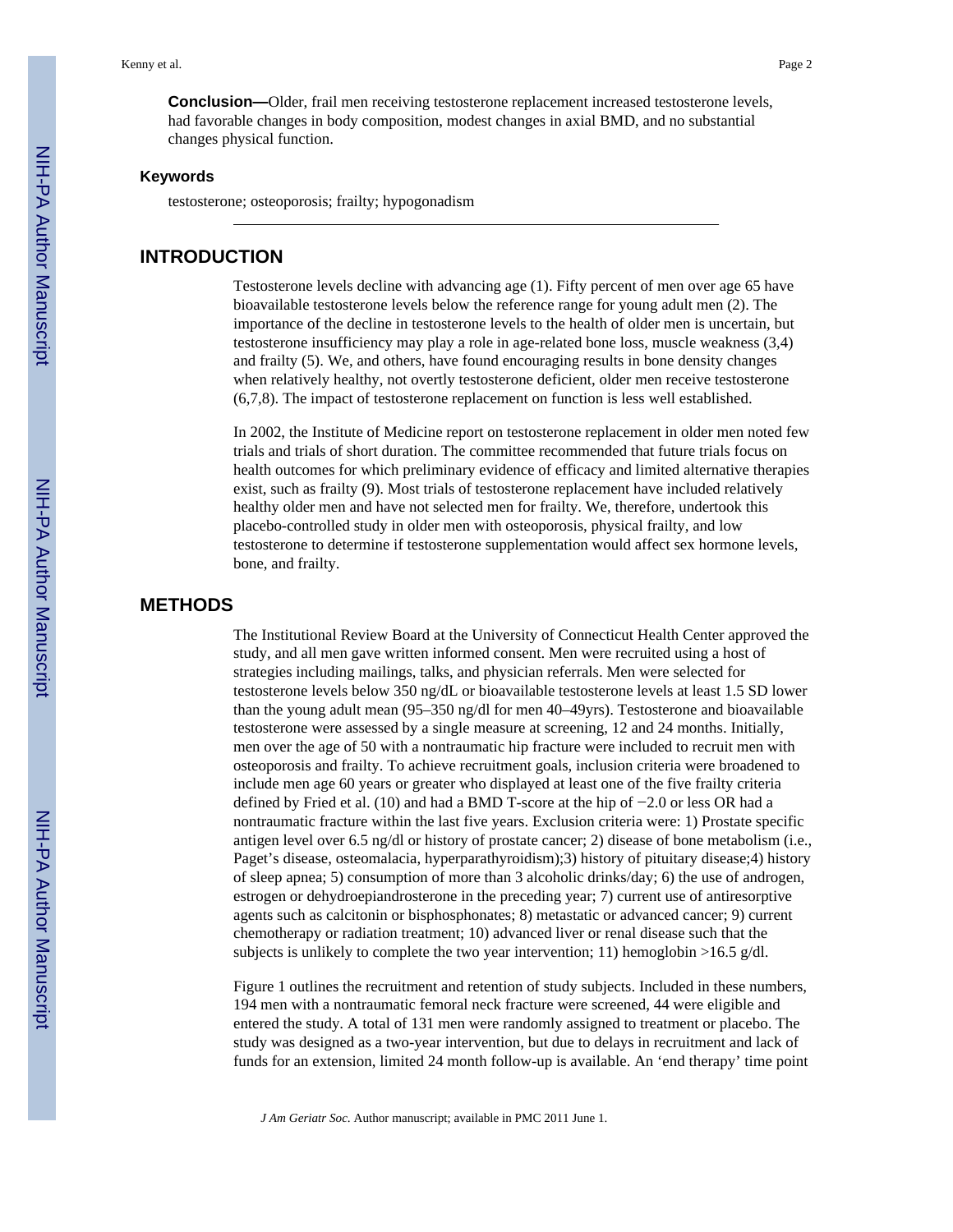was created for analysis and was defined as men who completed at least 16 months of follow-up (mean  $= 23$  months, n=62). Follow-up is available for all men that did not discontinue because of illness or complication (n=99, 75%) at 12 months.

#### **Treatment**

Men were randomized in a double-masked manner to receive either transdermal testosterone supplementation (5 mg AndroGel™ 1%) or a matching, indistinguishable placebo gel. The randomization was done using blocked randomization with random block sizes (2 or 4), stratified by frailty status. Solvay Pharmaceuticals supplied the gel. Gel was labeled and distributed by the research pharmacist who had no direct contact with research participants. Investigators and subjects were unaware of the content of the gel bottles. Compliance assessment included measurement of returned gel bottles and monthly application logs. All men were counseled to maintain calcium intake of 1500 mg/day and received Citrical 315 mg tablets to meet these goals; most men consumed 3–4 tablets per day to supplement their diet. In addition, all men were given 1000 IU cholecalciferol per day.

## **Evaluations**

Baseline and follow-up evaluations of the following outcomes were performed: sex and calcium regulating hormone levels, bone mineral density (BMD), bone markers, frailty evaluation, strength measures, multiple physical performance measures, body composition, and safety parameters, including prostate examination, hemoglobin levels and cholesterol levels. Calcium and vitamin D intake (including supplements) were estimated by a 3-day food record. Activity was estimated by Physical Activity Scale for the Elderly (PASE) questionnaire (11). The frailty phenotype evaluation was based on Fried et al. (10) (frail  $=3-$ 5 characteristics, intermediate frail  $=1-2$  characteristics, non-frail= 0 characteristics). Bone mineral density and body composition (Lunar DPX-L, Madison, WI) of the proximal femur, lumbar spine, distal radius, and total body (total lean body mass [LBM (kg)], total fat mass (kg) and total body bone mineral content (kg)) were obtained at baseline, 12 months and end therapy. The coefficient of variation of BMD measurement at the proximal femur, spine and total body was <1%, 1.5% and 2%, respectively. Appendicular skeletal muscle mass (ASM) was determined by combining the lean tissue mass of the regions of the arms and legs, excluding all other regions from analysis (12). We adjusted ASM for height by dividing each by height<sup>2</sup> (m<sup>2</sup>). Leg extension strength [1 repetition maximum (13); intra- and intertester variability <10%] was measured on the Keiser Sitting Leg Press. Physical performance was assessed by the Short Physical Performance Battery [ability to rise from a chair, static balance and the 8 foot walk  $(14)$ , supine to stand test  $(15)$  and Get Up and Go test (16).

Methods for biochemical analysis have been previously described (6) and included markers of bone formation [including bone specific alkaline phosphatase (BAP), N-terminal type I procollagen peptide (PINP) and osteocalcin (OC)]; markers of bone resorption[crosslinked N-telopeptide (NTX) of type I collagenand free deoxypyridinoline crosslinks (DPD)]; sex hormones [total and bioavailable testosterone, SHBG, estradiol, DHEAS]; calcium regulating hormones [25OHD and PTH]; safety measures [cholesterol measurements, hematocrit, and PSA]. Further, prostate evaluation included symptoms of benign prostate hyperplasia assessed using the International Prostate Symptom Score (IPSS) and symptoms of urinary retention were recorded. Sexual function health-related quality of life was recorded using the UCLA Prostate Index questionnaire.

## **Statistical Analysis**

Baseline and clinical characteristics were reported using means and standard deviations stratified by treatment group. One-way analysis of variance (ANOVA) was used to test the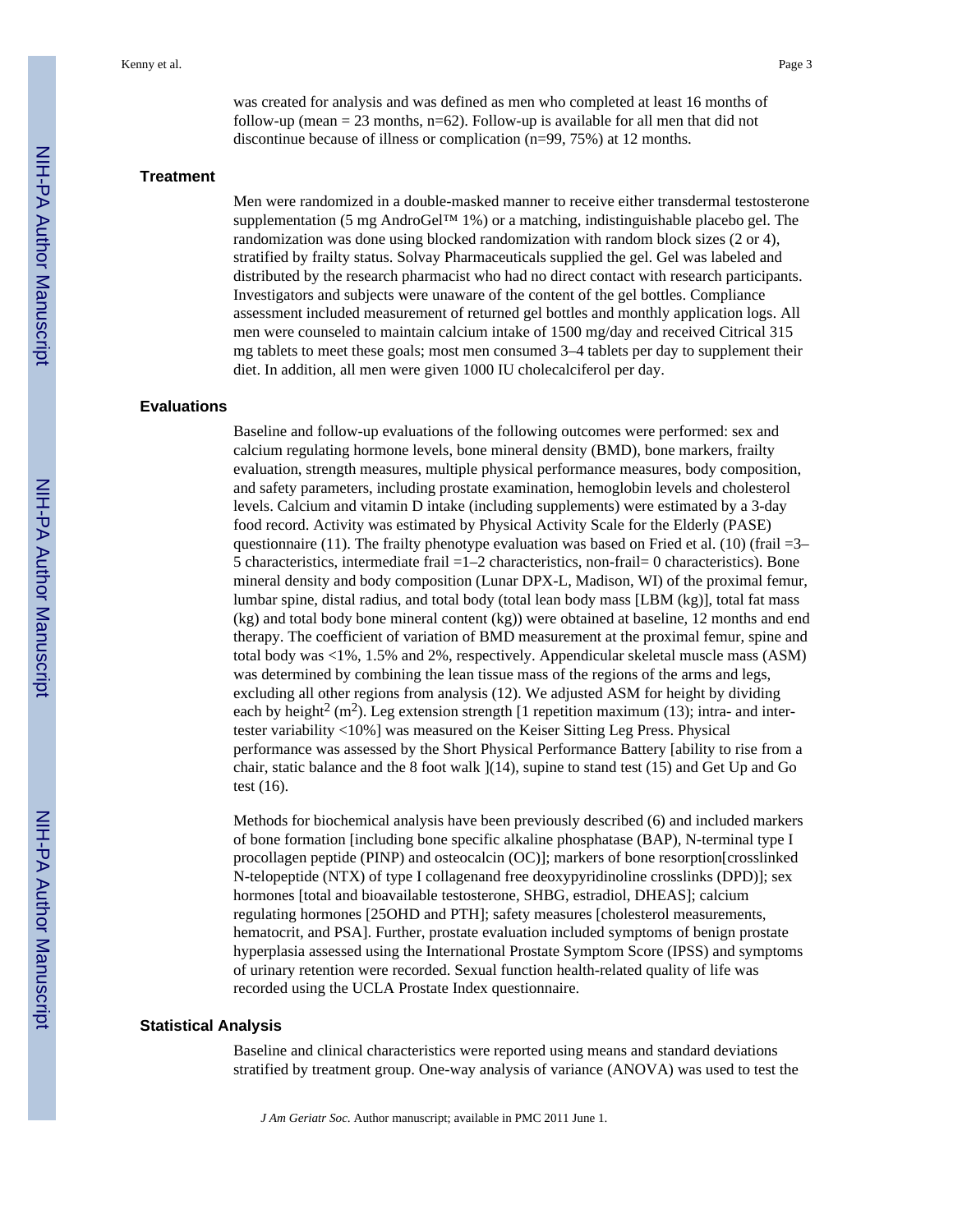difference in baseline characteristics between the treatment groups. Between group changes were detected using one-way analysis of variance. Paired t-tests were used to assess change within each group over time. The intention-to-treat analysis for 12 month data is presented in Table 2. Post hoc analyses were conducted comparing men with 70% or more compliance for changes in 12 month and end therapy outcomes. Similarly, men with the highest tertile of biotestosterone (107 ng/dL) in the treatment group were compared with the rest of the group for changes in 12 month and end therapy outcomes. Kaplan-Meier method was used to assess survival time distribution according to testosterone/control groups. Analyses were done using SPSS version 16.0.

## **RESULTS**

## **Subject Population and Disposition**

One hundred and thirty-one men, mean age  $77.1 \pm 7.6$  years (range  $57-95$  years), were randomized into the study; 69 received testosterone gel and 62 received placebo. Thirty-two men (24%) discontinued at one year and 69 men (53%) withdrew by end therapy (Figure 1). For the end therapy measure, 62 men were included in the analysis with a mean of 23 months of follow-up (range 16–24 months for these 62 men). Baseline characteristics of the randomized participants are presented in Table 1. Most men in the study demonstrated some level of physical frailty, 73 % with intermediate frailty, 18% frail and only 9% without frailty characteristics; the specific criterion that qualified men as frail are outlined in Table 1. Most men met the criteria for low strength (76%), followed by low energy output (37%), with  $18-26\%$  meeting criteria for weight loss, slow walking or sense of exhaustion.

## **Sex Hormone and Calcium Regulating Hormone Changes**

Baseline and 12-month data for sex hormones and calcium regulating hormones are seen in Table 2 (end therapy data not shown). Testosterone and bioavailable testosterone levels increased in the treatment group at 12-months and end therapy; the group differences trended toward significance for total testosterone at 12 months  $(p=.054)$  and were significant for bioavailable testosterone (p=.001). PTH decreased and 25OHD increased in both groups, as expected from calcium/vitamin D supplementation provided to both groups.

## **Bone Mineral Density and Bone Turnover Markers**

Bone mineral density and bone turnover marker data at baseline and 12 months are shown in Table 2. At 12 months, an increase in L1-L2 BMD of 3.25% (and of 3.07% for L1-L4) was seen in the testosterone group. L1-L2 was used to avoid misreading due to structural changes common in the lower lumbar spine due to degenerative joint disease and osteophyte formation. Femoral neck BMD increased in the testosterone group by 1.38%. BMD at other femoral sites and total body did not change. In contrast, mid-radius BMD declined 1.2% at 12 months in the testosterone treatment group (p=.008).

Markers of bone turnover, including resorption (6%) and formation (11%), decreased from baseline levels in both groups.

#### **Frailty, Body Composition, Muscle Strength and Physical Performance**

The baseline and 12 month data for body composition, upper and lower extremity muscle strength and physical performance are shown in Table 2. The groups were similar at baseline in distribution of frailty status (chi square value 1.831, p=0.48) and no significant changes in frailty status were detected throughout the study (data not shown).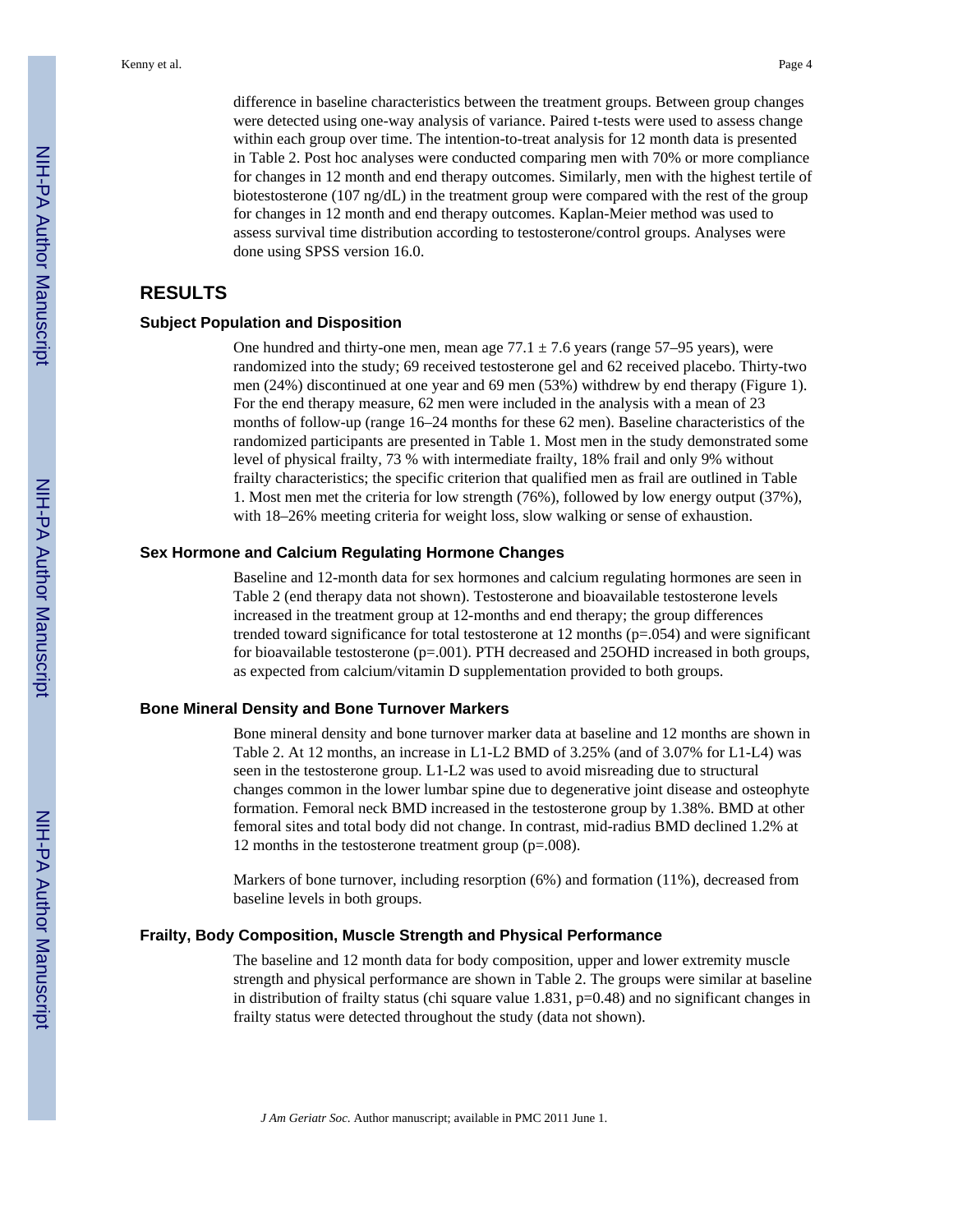## **Safety Evaluations**

There were 10 (7.6%) deaths; 3 occurred in the testosterone group and 7 in the placebo group. There were 4 deaths attributed to sudden death, 3 to stroke, 1 to cancer, and 2 of complications following hip fracture or fall. Mortality rates between groups were not statistically different using a chi square test  $(p=14)$  or Kaplan-Meier survival analysis. The testosterone group had greater mean days survived (645 days vs 436 days), although this did not reach statisitical significance ( $p=0.16$ ). After adjusting for age, frailty and BMI, there were no differences in mortality.

The baseline and 12 month values for PSA, IPSS total score, hemoglobin, and cholesterol are presented in Table 2. Twelve men (9.2%) withdrew from treatment for changes in PSA  $(n=8)$ , symptoms from prostate  $(n=1)$ , difficulty urinating  $(n=2)$  or prostate cancer  $(n=1)$ .

Seven individuals withdrew from treatment for signs and symptoms consistent with cardiac disease (5.3%) including myocardial infarction ( $n=2$ ), congestive heart failure ( $n=3$ ), and significant lower extremity edema (n=2). No significant changes in hemoglobin or hematocrit were seen between groups although one individual discontinued treatment due to rise in hemoglobin from 47.6% to 52.5%.

## **Treatment Compliance**

Overall compliance with study medication was 54% of prescribed gel at 12 month and 56% at end therapy. Twenty-three (40%) of placebo users and 26 (38.8%) testosterone users had 70% or greater compliance at 12 months (chi square= 0.031; p=0.861); similar compliance was reported at end therapy (40% placebo and 49% testosterone) (chi square 1.057; p=0.304). Re-analyses of outcome data was not different when using only those with 70% compliance. In the sample of 25 men with compliance of 80% or greater, outcomes remained similar to the intention-to-treat analysis, although statistical significance was detected in the loss of fat mass and gain in lean mass and changes in hand-grip strength including a gain of 14% in the testosterone group and a loss of 7.5% in the placebo group. Post-hoc analysis was performed using the highest tertile of bioavailable testosterone levels (bioavailable testosterone of 107 ng/dl or greater) without differences from the intention-totreat analysis. Data for the post-hoc analysis of 70% compliance, 80% compliance and highest/lowest tertile is not shown. Finally, drop-out rates among the frailty categories were 42% in non-frail, 55% in intermediate frail and 58% in frail individuals (chi-square .936; p=0.626).

## **DISCUSSION**

This study of predominantly frail, older men with low bone mass, treated with transdermal testosterone gel demonstrated increased testosterone levels, positive changes in axial bone mineral density and no changes in muscle strength or physical performance, although compliance with study medication (testosterone or placebo) was only modest. Body composition changes, including a decline in fat mass and an increase in lean mass, were favorable. Overall, there were no differences in side effects between the testosterone and placebo groups in the 12 to 24 month intervention.

#### **Bone**

There was a small effect of transdermal testosterone therapy on spine BMD in older, frail men selected for low bone mineral density or fracture, but no appreciable effect at the hip and a decrease in BMD at the wrist. While the increase in spinal BMD is promising, the reasons for the overall lack of effect of testosterone on bone may be numerous. The dose may have not been sufficient to cause an effect, as the study with the largest change in bone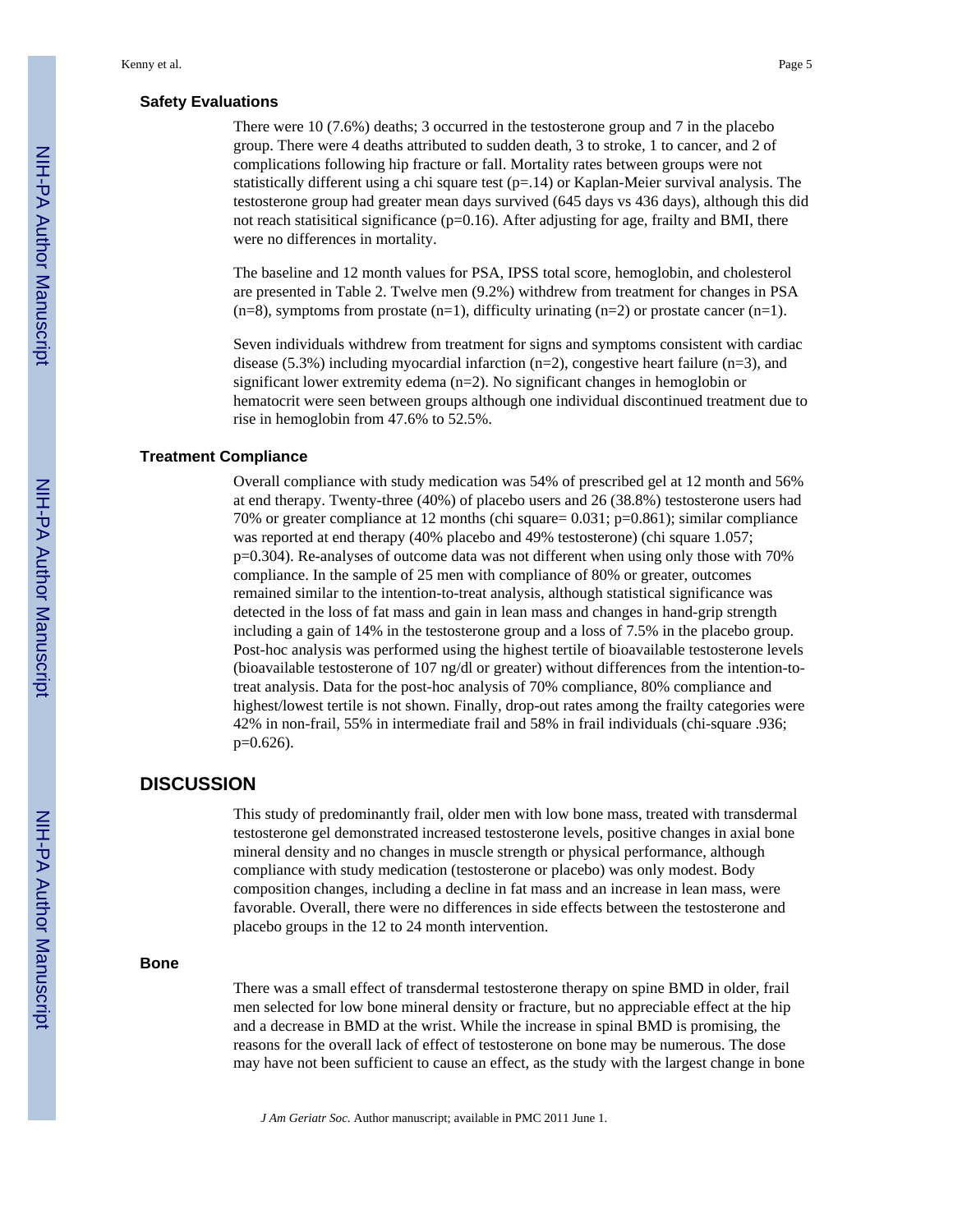had the highest serum testosterone levels (8). Further, the testosterone insufficiency in our study may not have been great enough to demonstrate an effect. Snyder et al. (7) only found an effect of testosterone replacement on bone in men with a total testosterone below 200 ng/ dl. Another study found an effect in men with a testosterone level 3 SD below the young adult mean (3), although others have found change in BMD in men with less severe deficiency (6,8). The mode of testosterone replacement may also be important, but too few studies using various testosterone preparations have been done to address this question (9). Finally, testosterone therapy may not be a robust therapy for improving bone mineral density in frail, older men. Information on fracture prevention is not available from this or other studies, but in this study that targeted men with low bone mass/osteoporosis and frailty did not result in large changes in outcomes intermediate to fracture.

## **Muscle and body composition changes**

We found a decrease in fat mass and an increase in lean and skeletal muscle mass. Results similar to these were found in other studies reviewed in two recent meta-analyses (17,18). The effects of testosterone replacement on muscle strength and function have not been as consistent, although the meta-analyses report increases in hand-grip strength (17,18) and dominant leg extension strength (17). Some have postulated that the lack of consistent effect is due to use of testosterone in healthy men; we found no advantage to testosterone supplementation in men selected for frailty. We may have missed a favorable effect due to inadequate increases in testosterone levels, since a dose-response of muscle to testosterone has been demonstrated (19). In the few trials of older men treated with testosterone, only two have demonstrated an increase in hand muscle strength (2,30) and none has demonstrated improvement over placebo in lower extremity strength (6,21,22). Beneficial effects of testosterone on protein uptake and satellite cell production are seen in ex-vivo studies (23,24), but these benefits have not resulted in clinically meaningful improvements in the muscle of older men.

Further, we did not find improvement in the physical function. The men had impaired baseline physical performance compared to other studies of men treated with testosterone. A prospective 4 year study demonstrated that those with baseline SPPB score of 8 had subsequent decline in function (14). The men in our study had baseline SPPB scores of 8. The mean Get Up and Go Test score of 12.7 sec is slower than 8 sec in the normal elderly population (16) and is at a level (13 sec) that predicts those at high risk of falls (25). Most other studies have not shown benefit in physical performance from testosterone therapy in older men (2,21,26). In contrast, Page et al. (20) found an increase in a composite physical performance score following 3 years of intramuscular testosterone treatment in healthy older men (with baseline Get Up and Go test score of 4 sec). Future studies will need to address whether older frail men improve physical performance with higher doses of testosterone, as demonstrated by Page et al. in healthy, older men (20).

## **Hypogonadism**

The prevalence of hypogonadism is not known with certainty, but estimates range from 6% to 43.7% (27,28). In our population of frail men, selected for osteoporosis, all but one man met the cut off for low testosterone (defined as total or bioavailable testosterone 1.5 SD lower than mean of young adult men). Using the Institute of Medicine definition of hypogonadism [low testosterone in combination with symptoms (eg., frailty or osteoporosis)], nearly all men we evaluated met the definition. Although the efficacy and safety of testosterone remains to be determined in older frail men, the association between osteoporosis, frailty and low testosterone levels is clearly present.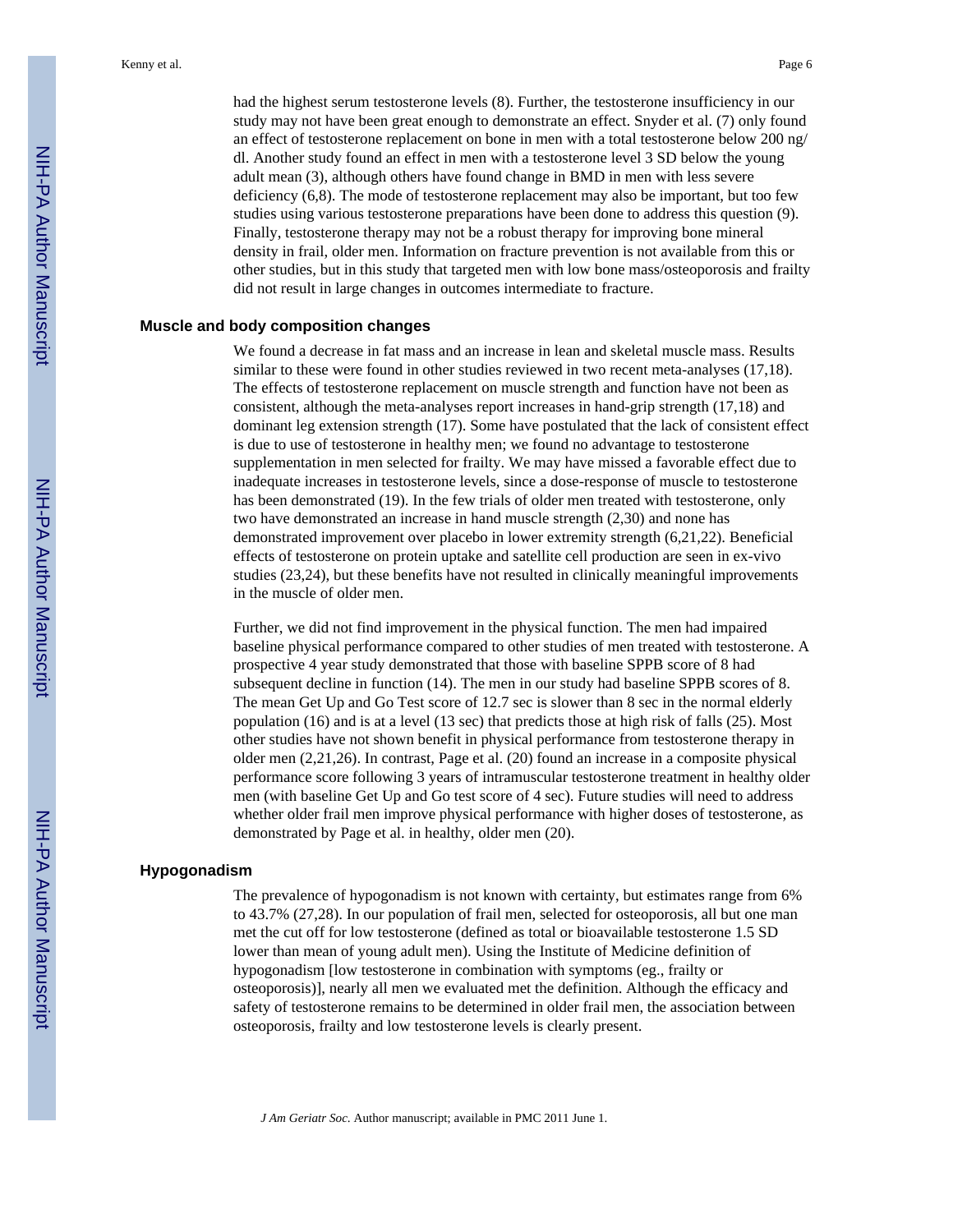### **Dose**

The increases in testosterone levels achieved in this study were modest. The mean total and bioavailable testosterone levels achieved were 583 ng/dL and 157 ng/dL, respectively. The Endocrine Society Clinical Task Force recommends achieving testosterone levels in midnormal range and adjusting the dose if levels below 350 ng/dl are found (29). We did not adjust dosage for testosterone levels. Twenty percent of men in the testosterone group had testosterone levels less than 350 ng/dL at 12 months. The largest changes in bone mineral density, body composition and physical performance in older men were achieved in a study in which testosterone levels were 734 ng/dl and 942 ng/dL (8). Another study that found gains in BMD only in men with baseline testosterone levels below 200 ng/dl achieved serum levels of 625 ng/dl using a transdermal patch (7). Further study is warranted to understand whether the mode of delivery or a dose threshold must be met to improve bone and muscle function in frail older men with low testosterone levels.

## **Safety**

Several men discontinued participation because of prostate signs and symptoms, but this occurred in both groups. The Institute of Medicine concluded the influence of testosterone on prostate outcomes are poorly defined but influence the decision to supplement individuals (9). A meta-analysis by Calof et al. (30) found an increased risk of prostate events (pooled OR 1.78; CI 1.07–2.95) in approximately 1000 men over age 45 years receiving testosterone or placebo, but no individual differences in prostate biopsies, prostate cancer, PSA increases  $>$  4  $\mu$ g/ml, changes in IPSS score or urinary retention. The authors caution that more biopsies may have unmasked subclinical prostate cancer.

We found no differences in cholesterol levels or cardiovascular events between the testosterone and placebo groups. Deaths from sudden death or stroke were predominant but not different between groups, consistent with findings from other studies performed in healthy men (30). Finally, we found no increase in hematocrit, a change shown to be dose dependent (19), suggesting that we did not alter testosterone levels to a sufficient extent to cause adverse events.

**Compliance—**The compliance with gel was similar in both groups, resulting in modest changes in testosterone levels. While testosterone levels increased into the young adult normal range in most the men, more robust outcomes might have been observed if higher serum levels had been achieved. While most men completed 12 months, the drop out rate for the 24 month end point was large. The rate was similar in both groups and men discontinued early in their participation, suggesting baseline frailty of the men may have been a contributing factor. Over 7% of the men died and multiple serious medical problems occurred in this population. Only 8 (6%) men dropped from the study for lost of interest. Historically, many chronically ill or frail adults were excluded from clinical trials (29). Our goal was to follow recommendations of the Interventions on Frailty Working Group, convened by the National Institute on Aging, that suggest multiple step screening to select individuals not too ill (or too well) to participate (31*).* The majority of individuals selected displayed intermediate frailty. This population may have been too impaired to successfully participate in a two year clinical trial and to benefit from the intervention. Further research is required to understand the best approach to intervention trials in frail adults, although the men that dropped out were not only frail but distributed throughout the study population. Much of the low compliance (both in use of gel and in drop-out rates) was due to intervening medical conditions.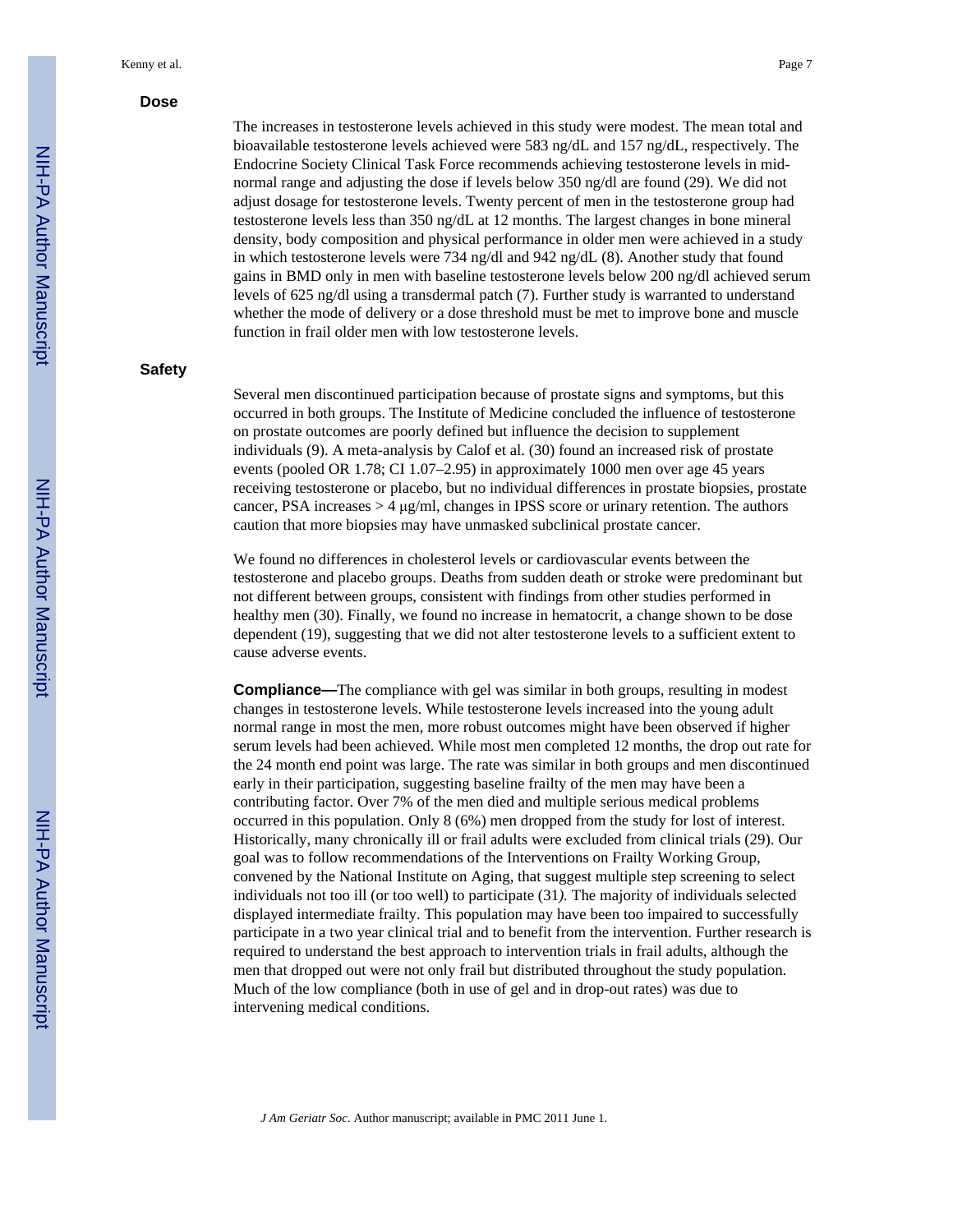## **Limitations and Strengths**

This study has several limitations. The men selected for the study may not have had hypogonadism to a degree that would benefit from testosterone treatment. The dose of testosterone delivered may not have been adequate to provide improvement in bone, muscle, or physical performance. The mode of delivery may have delivered testosterone in a way that was not beneficial or did not result in peak levels that may be required to see changes in bone and physical performance. Further, the mode of delivery may have limited compliance with the treatment. The number of men that left the study, due to non-contributory illnesses or other non-treatment related issues, was large, limiting the ability to obtain meaningful results. The strengths of the study are also present. The men were selected predominantly for fracture or low bone mass and evidence of frailty, a population for which the benefits of testosterone have been postulated for years. Information on clinical trials in this population was obtained including the high drop out rate due to medical co-morbidities. The study was a lesson in the practical challenges that will likely be encountered in clinical practice if a provider and patient decide to undertake testosterone supplementation. This information will aid in future trials addressing frail, older men. To minimize bias, we powered the study with the expectation for a 50% drop-out rate and selected intention-to-treat analysis.

## **Conclusion**

Older, frail men, a group with potential to benefit from testosterone supplementation, had favorable changes in body composition and axial bone mineral density, but no substantial changes in femur bone density, muscle strength or physical performance. These effects may be explained by modest compliance and testosterone levels in the low to midrange of young adults. Further study of testosterone therapy in older, frail men will be required to more completely understand the risk and benefits of testosterone in this population.

## **Acknowledgments**

In addition, we wish to thank Lawrence G. Raisz, M.D., for careful reading of the manuscript and a lifetime of mentoring; the physicians of Orthopedic Associates for assistance in recruitment of men with hip fractures; Pamela Fall and Christine Abreu for assistance in running the biochemical assays; Brad Biskup, Valerie Smith, Glenn Marcella and Nancy Dean for tireless work in the completion of the study; the Data and Safety Monitoring Board for careful attention to study mechanics; and finally the men who participated in the study for their altruism and participation.

This work has been supported by the NIH R01 AG1, General Clinical Research Center (MO1-RR06192) and the Claude Pepper OAIC (5P60-AG13631). Testosterone and placebo gel was provided by Solvay Pharmaceuticals at no charge to the study.

**Sponsor's role:** We certify that all affiliations with or financial involvement with any organization with a financial interest are disclosed.

## **References**

- 1. Ferrini RL, Barrett-Connor E. Sex hormones and age: a cross-sectional study of testosterone and estradiol and their bioavailable fractions in community-dwelling men. Am J Epidemiol. 1998; 147:750–754. [PubMed: 9554416]
- 2. Gray A, Berlin JA, McKinlay JB, Longcope C. An examination of research design effects on the association of testosterone and aging: results of a meta-analysis. J Clin Epidemiol. 1991; 44:671– 684. [PubMed: 1829756]
- 3. Morley JE, Perry HM 3d, Kaiser FE, et al. Effects of testosterone replacement therapy in old hypogonadal males: A preliminary study. J Am Geriatr Soc. 1993; 41:149–152. [PubMed: 8426037]
- 4. Tenover JS. Effects of testosterone supplementation in the aging male. J Clin Endocrinol Metab. 1992; 75:1092–1098. [PubMed: 1400877]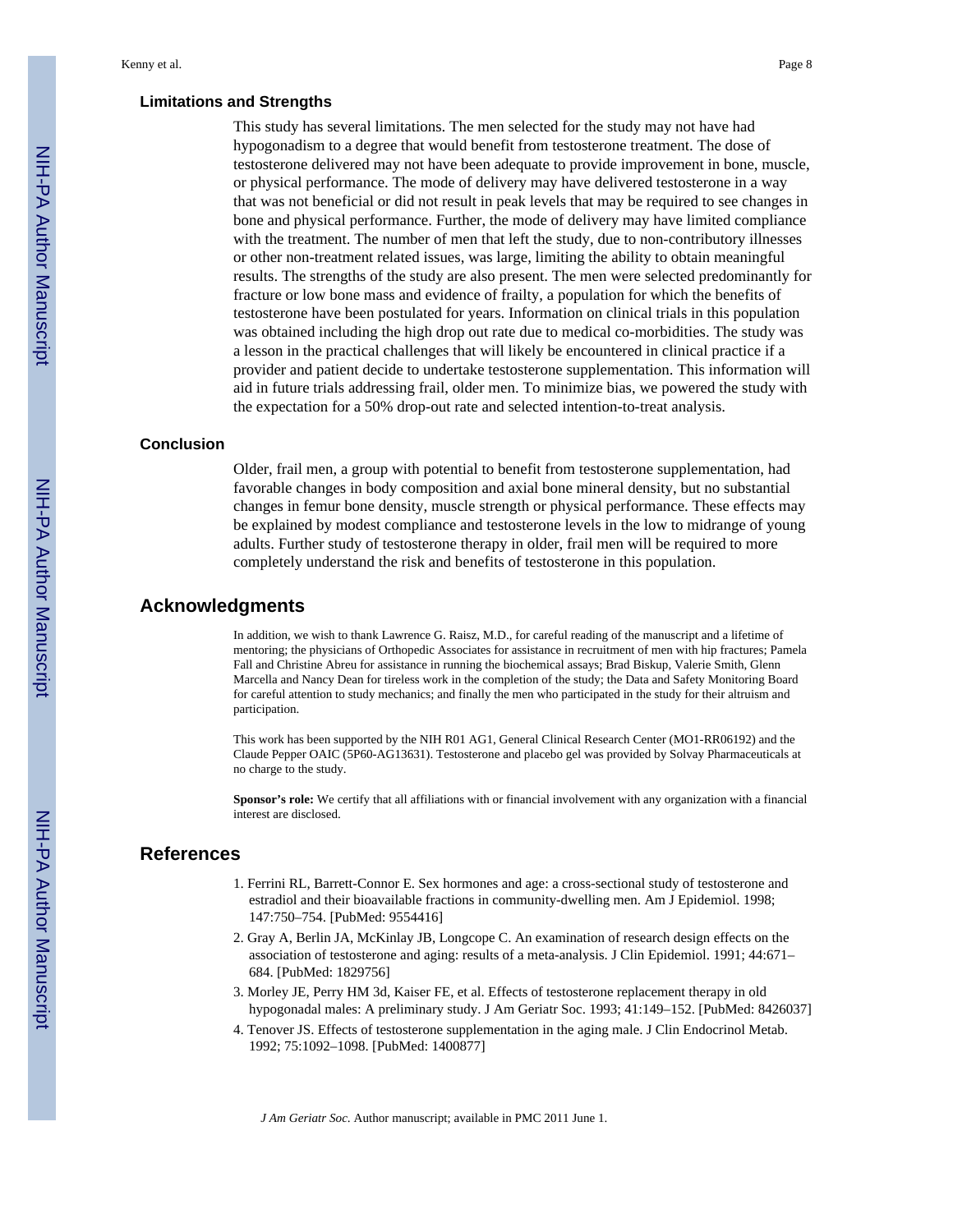- 5. Mohr BA, Bhasin S, Kupelian V, et al. Testosterone, sex hormone-binding globulin, and frailty in older men. J Am Geriatr Soc. 2007; 55:548–555. [PubMed: 17397433]
- 6. Kenny AM, Prestwood KM, Gruman CA, et al. Effects of transdermal testosterone on bone and muscle in older men with low bioavailable testosterone levels. J Gerontol. 2001; 56A:M266–M272.
- 7. Snyder PJ, Peachey H, Hannoush P, et al. Effect of testosterone treatment on bone mineral density in men over 65 years of age. J Clin Med Endocrinol. 1999; 84:1966–1972.
- 8. Amory JK, Watts NB, Easley KA, et al. Exogenous testosterone or testosterone with finasteride increases bone mineral density in older men with low serum testosterone. J Clin Endocrinol Metab. 2004; 89:503–510. [PubMed: 14764753]
- 9. Institute of Medicine. Testosterone and Aging: Clinical Research Directions. Committee on Assessing the Need for Clinical Trials of Testosterone Replacement Therapy. Washington, DC: National Academies Press; 2003.
- 10. Fried LP, Tangen CM, Walston J, et al. Frailty in older adults: evidence for a phenotype. J Gerontol A Biol Sci Med Sci. 2001; 56A:M146–156. [PubMed: 11253156]
- 11. Washburn RA, Smith KW, Jette AM, et al. The physical activity scale for the elderly (PASE): Development and evaluation. J Clin Epidemiol. 1993; 46:153–162. [PubMed: 8437031]
- 12. Wang ZM, Visser M, Ma R, et al. Skeletal muscle mass: Evaluation of neutron activation and dualenergy X-ray absorptiometry methods. J Appl Physiol. 1996; 80:824–831. [PubMed: 8964743]
- 13. Judge JO, Schechtman K, Cress E. the FICSIT Group. The relationship between physical performance measures and independence in Instrumental Activities of Daily Living. J Am Geriatr Soc. 1996; 44:1332–1341. [PubMed: 8909349]
- 14. Guralnik JM, Branch LG, Cummings SR, et al. Physical performance measures in aging research. J Gerontol. 1989; 44:M141–M146. [PubMed: 2768767]
- 15. Alexander NB, Ulbrich J, Raheja A, et al. Rising from the floor in older adults. J Am Geriatr Soc. 1997; 45:564–569. [PubMed: 9158576]
- 16. Podsiadlo D, Richardson S. The timed "Up & Go": A test of basic functional mobility for frail elderly persons. J Am Geriatr Soc. 1991; 39:142–148. [PubMed: 1991946]
- 17. Isidori AM, Giannetta E, Greco EA, et al. Effects of testosterone on body composition, bone metabolism and serum lipid profile in middle-aged men: A meta-analysis. Clin Endocrinol. 2005; 63:280–293.
- 18. Bhasin S, Calof OM, Storer TW, et al. Drug insight: Testosterone and selective androgen receptor modulators as anabolic therapies for chronic illness and aging. Nat Clin Pract Endocrinol Metab. 2006; 2:146–159. [PubMed: 16932274]
- 19. Bhasin S, Woodhouse L, Casaburi R, et al. Older men are as responsive as young men to the anabolic effects of graded doses of testosterone on the skeletal muscle. J Clin Endocrinol Metab. 2005; 90:678–688. [PubMed: 15562020]
- 20. Page ST, Amory JK, Bowman FD, et al. Exogenous testosterone (T) alone or with finasteride increases physical performance, grip strength, and lean body mass in older men with low serum T. J Clin Endocrinol Metab. 2005 Mar.90:1502–1510. [PubMed: 15572415]
- 21. Snyder PJ, Peachey H, Hannoush P, et al. Effect of testosterone treatment on body composition and muscle strength in men over 65 years of age. J Clin Endocrinol Metab. 1999; 84:2647–2653. [PubMed: 10443654]
- 22. Blackman MR, Sorkin JD, Münzer T, et al. Growth hormone and sex steroid administration in healthy aged women and men: A randomized controlled trial. JAMA. 2002; 288:2282–2292. [PubMed: 12425705]
- 23. Sinha-Hikim I, Roth SM, Lee MI, et al. Testosterone-induced muscle hypertrophy is associated with an increase in satellite cell number in healthy, young men. Am J Physiol Endocrinol Metab. 2003; 285:E197–205. [PubMed: 12670837]
- 24. Urban RJ, Bodenburg YH, Gilkison C, et al. Testosterone administration to elderly men increases skeletal muscle strength and protein synthesis. Am J Physiol. 1995; 269:E820–E826. [PubMed: 7491931]
- 25. Shumway-Cook A, Brauer S, Woollacott M. Predicting the probability for falls in communitydwelling older adults using the Timed Up & Go test. Physical Ther. 2000; 80:896–903.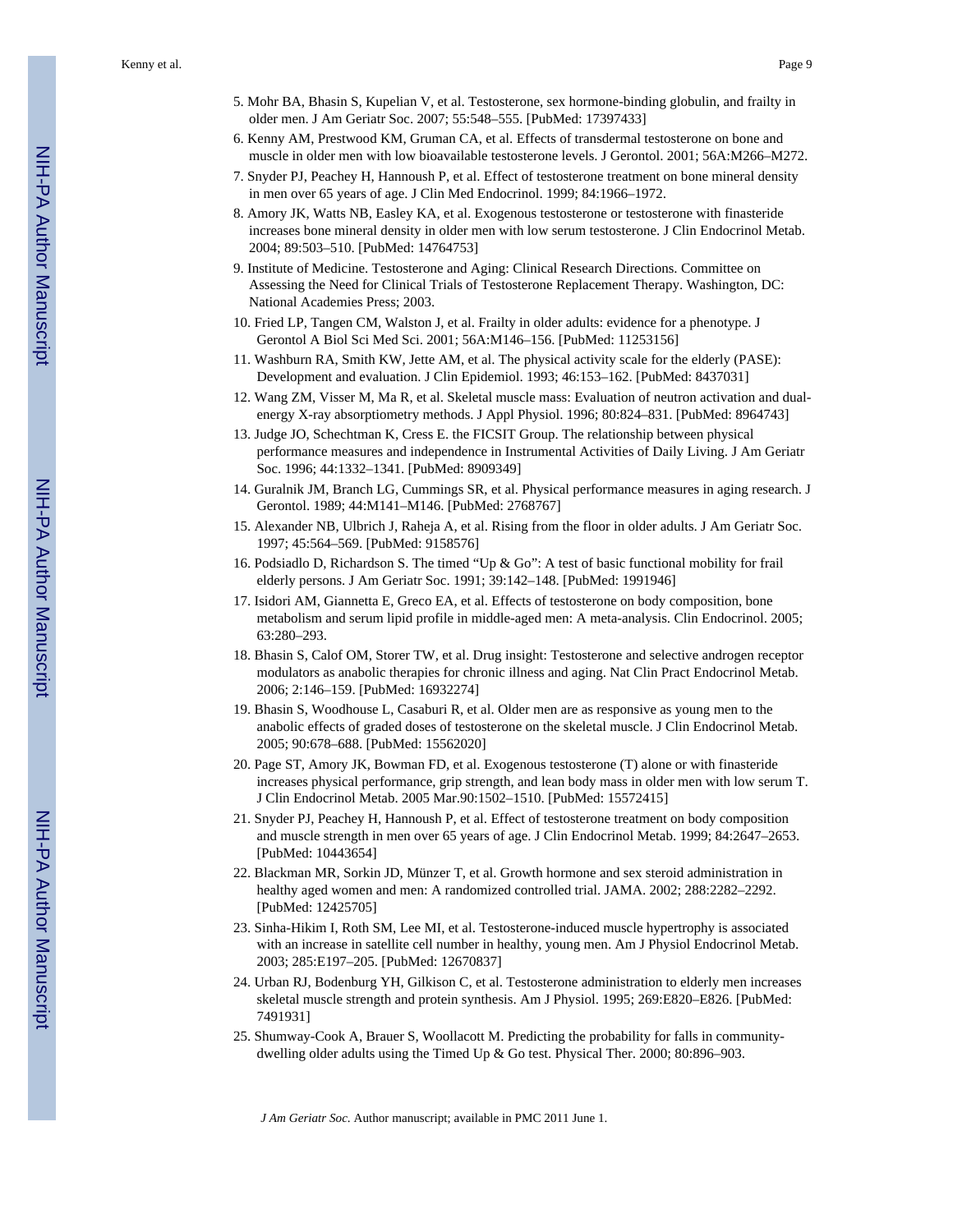Kenny et al. Page 10

- 26. Emmelot-Vonk MH, Verhaar HJ, Nakhai Pour HR. Effect of testosterone supplementation on functional mobility, cognition, and other parameters in older men: A randomized controlled trial. JAMA. 2008 Jan 2.299:39–52. [PubMed: 18167405]
- 27. Araujo AB, O'Donnnell AB, Brambilla DJ, et al. Prevalence and incidence of androgen deficiency in middle-aged and older men: Estimates from the Massacheuetts Male Study. J Clin Endocrinol Metab. 2004; 89:5920–5926. [PubMed: 15579737]
- 28. Dhindsa S, Prabhakar S, Sethi M, et al. Frequent occurrence of hypogonadotropic hypogonadism in type 2 diabetes. J Clin Endocrinol Metab. 2004; 89:5462–5468. [PubMed: 15531498]
- 29. Bhasin S, Cunningham GR, Hayes FJ, et al. Testosterone therapy in adult men with androgen deficiency syndromes: An Endocrine Society Clinical Practice Guideline. J Clin Endocrin Metab. 2006; 91:1995–2010.
- 30. Calof OM, Singh AB, Lee ML, et al. Adverse events associated with testosterone replacement in middle-aged and older men: A systematic review of randomized, placebo-controlled trials. J Gerontol A Biol Sci Med Sci. 2005; 60:1451–1457. [PubMed: 16339333]
- 31. Ferrucci L, Guralnik JM, Studenski S, et al. Interventions on Frailty Working Group. Designing randomized, controlled trials aimed at preventing or delaying functional decline and disability in frail, older persons: A consensus report. J Am Geriatr Soc. 2004; 52:625–634. [PubMed: 15066083]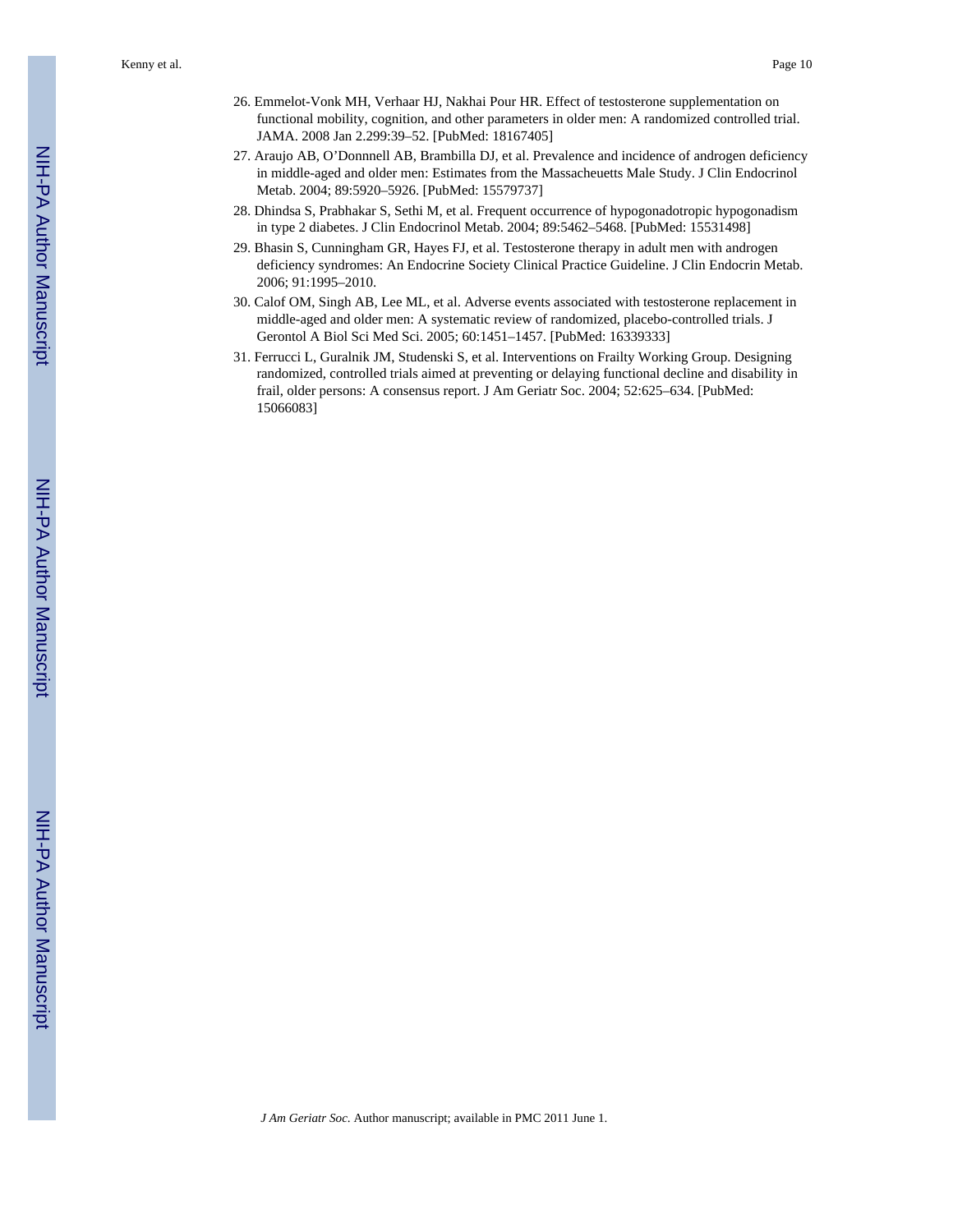|                                                     | <b>FST Plan Scientist</b><br>"of this book disco                                                                                                                                                                                                                                                 | LB Scott product<br><b>CALL AND</b>                                                                                        | <b>CO-Salta, he All or deal systems</b>                                                                                                                                                                                                       |
|-----------------------------------------------------|--------------------------------------------------------------------------------------------------------------------------------------------------------------------------------------------------------------------------------------------------------------------------------------------------|----------------------------------------------------------------------------------------------------------------------------|-----------------------------------------------------------------------------------------------------------------------------------------------------------------------------------------------------------------------------------------------|
|                                                     | Co. August                                                                                                                                                                                                                                                                                       | and dealers with<br><b>School Ave De County</b><br><b><i><u>ABANET</u></i></b><br><b>CONTRACTOR</b><br><b>15 Kellurian</b> | <b><i>Blazyle Membership</i></b><br>arrests to an excess                                                                                                                                                                                      |
| as Substantial<br>$-$<br>$\sim$<br><b>Miller Ad</b> | <b>S.Christma</b><br><b>Channel</b><br><b>Thursday</b><br>Contractor Mil-<br><b>CONTRACTOR</b><br>Advantage of<br>Anna month and<br><b>CEA NOT ASSESSED</b><br><b><i><u>SAMUELLAND</u></i></b><br>dealers allowance<br>down the distant<br>The Suite American                                    | of disease shall<br>$\overline{a}$<br>12.12<br>state.                                                                      | <b>COLORADO</b><br>$\sim$<br><b>Conference from</b><br>sent month.<br><b>Windows Associate</b><br>1-Ac out-of Sa source<br>hat pages shirts.<br>statement formed<br><b>Contract</b><br><b>Call associated</b><br>Th had been                  |
| 1.45<br>for frank.                                  | <b>Councillane</b><br>12 Mid-Pitt Intrast<br>I make the cut of<br>False suburbace<br><b>Contract Contract Contract</b><br>Advised a British<br>painted at Africa at<br>allowed with learn-<br><b>CAR ACTIVATE</b><br>The first statement<br>$\sim$<br><b>CASE AND FOUR</b><br>station board from | <b>WANT</b><br><b>Factback</b>                                                                                             | <b>Brains America</b><br>$-200$<br>$-$<br><b>Service Control</b><br><b>STATE OFFICE</b><br><b>COLAMINAL</b><br>Trade City<br><b>New subsidiar</b><br>$\sim$<br>All Antonio<br>Area becam<br>Fall St.<br><b>CAR GRAVE</b><br><b>CONTRACTOR</b> |

## **Figure 1.**

Schematic of enrollment and retention patterns of research volunteers who participated in the study.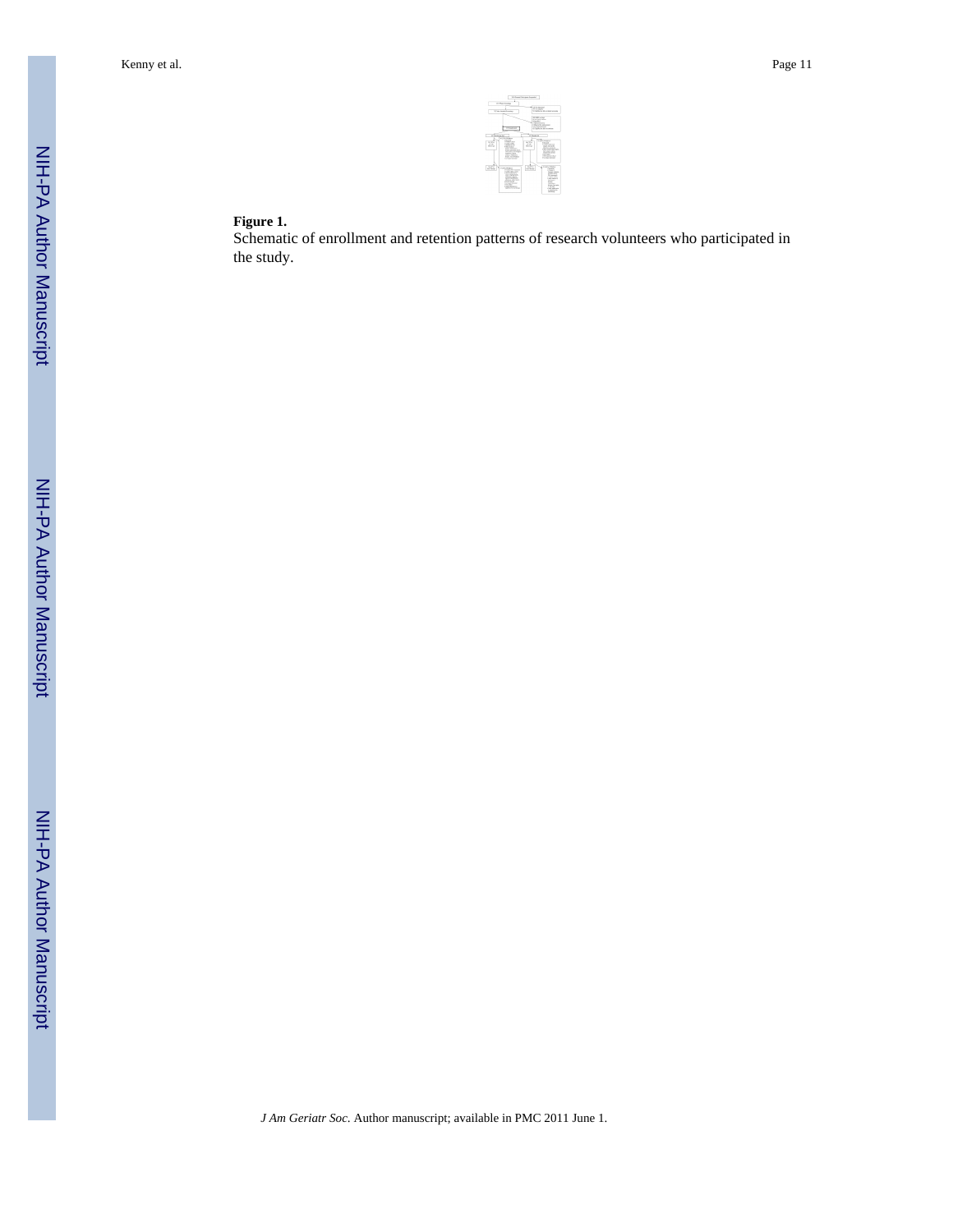## **Table 1**

## Characteristics of Study Subjects

|                                   | Testosterone (69) | Control (62)      | <b>Total (131)</b> | P value |
|-----------------------------------|-------------------|-------------------|--------------------|---------|
| <b>Basic Demographics</b>         | $Mean \pm SD$     | $Mean \pm SD$     | $Mean \pm SD$      |         |
| Age (years)                       | $77.9 \pm 7.3$    | $76.3 \pm 8.0$    | $77.1 \pm 7.6$     | 0.26    |
| BMI $(kg/m2)$                     | $27.2 \pm 4.3$    | $26.6 \pm 4.2$    | $26.9 \pm 4.3$     | 0.44    |
| Calcium intake (mg/d)             | $1311 \pm 877$    | $1331 \pm 774$    | $1320 \pm 826$     | 0.90    |
| Vitamin D intake (mg/d)           | $711 \pm 517$     | $651 \pm 499$     | $682 \pm 507$      | 0.51    |
| <b>Frailty Categorization</b>     | %(N)              | % (N)             | % (N)              | 0.48    |
| None (0 characteristics)          | 10(7)             | 8(5)              | 9(12)              |         |
| Intermediate $(1-2 \text{ char})$ | 68 (47)           | 77 (48)           | 73 (95)            |         |
| Frail (3-5 char)                  | 22(15)            | 14(9)             | 18 (24)            |         |
| <b>Frailty Characteristics</b>    | % $(N)$           | % $(N)$           | % $(N)$            |         |
| Hand-grip strength                | 81 (56)           | 71 (44)           | 76 (100)           | .17     |
| Weight loss                       | 12(8)             | 16(10)            | 14 (18)            | .49     |
| Walk speed                        | 22(15)            | 18(11)            | 20(26)             | .51     |
| Activity level                    | 30(21)            | 27 (16)           | 29(37)             | .64     |
| Sense of Exhaustion               | 15(10)            | 19 (12)           | 17(22)             | .48     |
| <b>Medical Conditions</b>         | %(N)              | % (N)             | % (N)              |         |
| Hypertension                      | 22(15)            | 24 (15)           | 23(30)             | 0.81    |
| Coronary artery disease           | 24 (16)           | 36(22)            | 30 (38)            | 0.15    |
| Diabetes mellitus                 | 12(8)             | 10(6)             | 11(14)             | 0.68    |
| Allergies                         | 16(11)            | 21 (13)           | 19 (24)            | 0.51    |
| Cancer                            | 15(10)            | 5(3)              | 10(13)             | 0.06    |
| Depression                        | 15(10)            | 11(7)             | 13 (17)            | 0.54    |
| Muscle Aches                      | 21 (14)           | 26 (16)           | 23 (30)            | 0.51    |
| <b>Hearing Problems</b>           | 36 (24)           | 21 (13)           | 29(37)             | 0.06    |
| Osteoarthritis                    | 19(13)            | 21 (13)           | 20(26)             | 0.83    |
| Joint Pain                        | 33 (22)           | 29 (18)           | 31 (40)            | 0.64    |
| <b>History of Fracture</b>        | % (N)             | % $(N)$           | %(N)               |         |
| Hip (or Pelvis)                   | 37 (25)           | 31 (19)           | 34 (44)            | 0.43    |
| Wrist                             | 8(5)              | $10(6)$           | 9(11)              | 0.67    |
| Spine                             | 2(1)              | 2(1)              | 2(2)               | 0.96    |
| <b>Hormones</b>                   | $Mean \pm SD$     | $Mean \pm SD$     | $Mean \pm SD$      |         |
| Total Testosterone ng/dL          | $380.4 \pm 179.5$ | $417.8 \pm 192.5$ | $398.0 \pm 185.9$  | 0.25    |
| Biotestosterone ng/dL             | $58.9 \pm 28.1$   | $65.5 \pm 31.0$   | $62.1 \pm 29.6$    | 0.21    |
| Estradiol pg/mL                   | $35.4 \pm 11.2$   | $32.8 \pm 8.5$    | $34.2 \pm 10.0$    | 0.14    |
| SHBG ug/dL                        | $1.5 \pm 0.6$     | $1.5\pm0.7$       | $1.5 \pm 0.6$      | 0.76    |
| DHEA ug/dL                        | $62.2 \pm 46.8$   | $47.1 \pm 41.6$   | $55.0 \pm 44.9$    | 0.055   |
| 25 Hydroxyvitamin D nmol/L        | $88.3 \pm 36.6$   | $83.8 \pm 36.2$   | $86.2 \pm 36.3$    | 0.48    |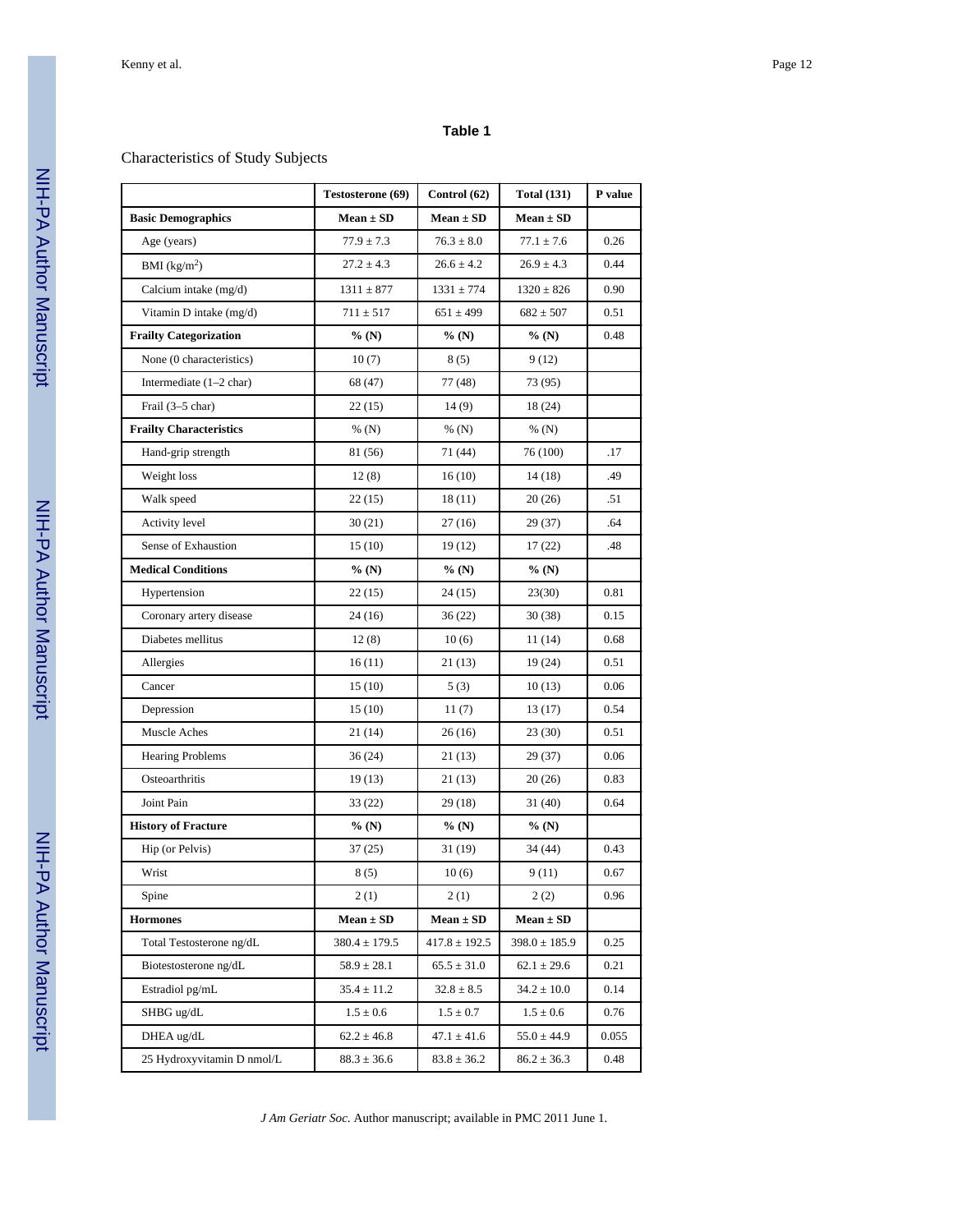|                                      | Testosterone (69) | Control (62)      | <b>Total (131)</b> | P value |
|--------------------------------------|-------------------|-------------------|--------------------|---------|
| iPTH pg/mL                           | $70.4 \pm 55.4$   | $68.8 \pm 37.4$   | $69.7 \pm 47.7$    | 0.85    |
| Bone mineral density (g/cm2)         | $Mean \pm SD$     | $Mean \pm SD$     | $Mean \pm SD$      |         |
| Femoral Total BMD                    | $0.890 \pm 0.108$ | $0.881 \pm 0.119$ | $0.886 \pm 0.113$  | 0.61    |
| Femoral Neck BMD                     | $0.794 \pm 0.097$ | $0.795 \pm 0.100$ | $0.794 \pm 0.098$  | 0.93    |
| <b>Trochanter BMD</b>                | $0.802 \pm 0.118$ | $0.783 \pm 0.123$ | $0.793 \pm 0.120$  | 0.37    |
| Spine L1-L2 BMD                      | $1.146 \pm 0.206$ | $1.111 \pm 0.170$ | $1.129 \pm 0.190$  | 0.30    |
| Spine L2-L4 BMD                      | $1.248 \pm 0.233$ | $1.221 \pm 0.210$ | $1.235 \pm 0.222$  | 0.50    |
| Forearm Mid Radius BMD               | $0.727 \pm 0.085$ | $0.721 \pm 0.093$ | $0.724 \pm 0.089$  | 0.70    |
| Whole Body BMD                       | $1.157 \pm 0.094$ | $1.162 \pm 0.094$ | $1.159 \pm 0.0937$ | 0.75    |
| <b>Bone Turnover Markers</b>         | $Mean \pm SD$     | $Mean \pm SD$     | $Mean \pm SD$      |         |
| NTX/CR nmol/mmol                     | $45.1 \pm 52.2$   | $41.0 \pm 26.9$   | $43.2 \pm 41.8$    | 0.58    |
| DPD/CR ng/mL                         | $5.6 \pm 2.1$     | $5.4 \pm 2.4$     | $5.5 \pm 2.3$      | 0.67    |
| <b>BAP U/L</b>                       | $27.3 \pm 19.8$   | $24.6 \pm 9.8$    | $26.0 \pm 15.9$    | 0.35    |
| Osteocalcin ng/mL                    | $10.8 \pm 7.4$    | $10.8 \pm 6.4$    | $10.8 \pm 6.9$     | 0.98    |
| P1NP ug/L                            | $51.9 \pm 49.9$   | $45.8 \pm 23.9$   | $49.0 \pm 39.8$    | 0.38    |
| <b>Body Composition</b>              | $Mean \pm SD$     | $Mean \pm SD$     | $Mean \pm SD$      |         |
| Whole Body Fat (%)                   | $28.4 \pm 7.7$    | $28.4 \pm 7.4$    | $28.4 \pm 7.5$     | 0.97    |
| Whole Body Lean (Kg)                 | $53.4 \pm 6.2$    | $52.7 \pm 7.5$    | $53.1 \pm 6.8$     | 0.58    |
| Appendicular Skeletal Mass (Kg)      | $22.7 \pm 3.2$    | $22.3 \pm 3.8$    | $22.5 \pm 3.5$     | 0.61    |
| <b>Strength</b>                      | $Mean \pm SD$     | $Mean \pm SD$     | $Mean \pm SD$      |         |
| Hand Grip Strength (Kg)              | $25.1 \pm 7.9$    | $25.6 \pm 8.5$    | $25.3 \pm 8.2$     | 0.72    |
| Leg Strength (Newtons)               | $710 \pm 205$     | $665 \pm 225$     | $689 \pm 215$      | 0.25    |
| Leg Power (Watts)                    | $266 \pm 136$     | $264 \pm 142$     | $265 \pm 138$      | 0.94    |
| <b>Physical Performance</b>          | $Mean \pm SD$     | $Mean \pm SD$     | $Mean \pm SD$      |         |
| Physical Activity Score              | $189.7 \pm 126.3$ | $187.6 \pm 142.7$ | $188.7 \pm 133.6$  | 0.93    |
| Kilocalories                         | $904 \pm 758$     | $781 \pm 605$     | $846 \pm 691$      | 0.33    |
| SPPB score                           | $9.0 \pm 2.8$     | $9.2 \pm 2.3$     | $9.1 \pm 2.6$      | 0.69    |
| Walk Speed in 8 ft (m/sec)           | $0.85\pm0.24$     | $0.94 \pm 0.22$   | $0.89 \pm 0.23$    | 0.035   |
| Chair rise time (sec)                | $15.9\pm7.4$      | $14.8 \pm 5.0$    | $15.4 \pm 6.4$     | 0.33    |
| Single leg stance (sec)              | $8.8 \pm 9.1$     | $10.2 \pm 9.6$    | $9.5 \pm 9.3$      | 0.41    |
| Supine to Stand (sec)                | $7.7 \pm 6.8$     | $8.0 \pm 7.5$     | $7.8 \pm 7.1$      | 0.82    |
| Get up and go test (sec)             | $14.3 \pm 10.1$   | $10.8 \pm 4.0$    | $12.7 \pm 8.0$     | 0.015   |
| Lipids                               | $Mean \pm SD$     | $Mean \pm SD$     | $Mean \pm SD$      |         |
| Total Cholesterol mg/dL              | $184 \pm 39$      | $192 \pm 37$      | $188 \pm 38$       | 0.25    |
| HDL mg/dL                            | $45.1 \pm 11.7$   | $45.7 \pm 13.4$   | $45.4 \pm 12.5$    | 0.78    |
| LDL mg/dL                            | $117.1 \pm 34.2$  | $121.0 \pm 32.6$  | $119.0 \pm 33.4$   | 0.52    |
| Triglycerides mg/dL                  | $118\pm85$        | $119 \pm 62$      | $119 \pm 75$       | 0.90    |
| Prostate, Safety and Quality of Life | $Mean \pm SD$     | $Mean \pm SD$     | $Mean \pm SD$      |         |
| Depression CESD score                | $7.1 \pm 7.3$     | $7.7 \pm 6.4$     | $7.4 \pm 6.8$      | 0.58    |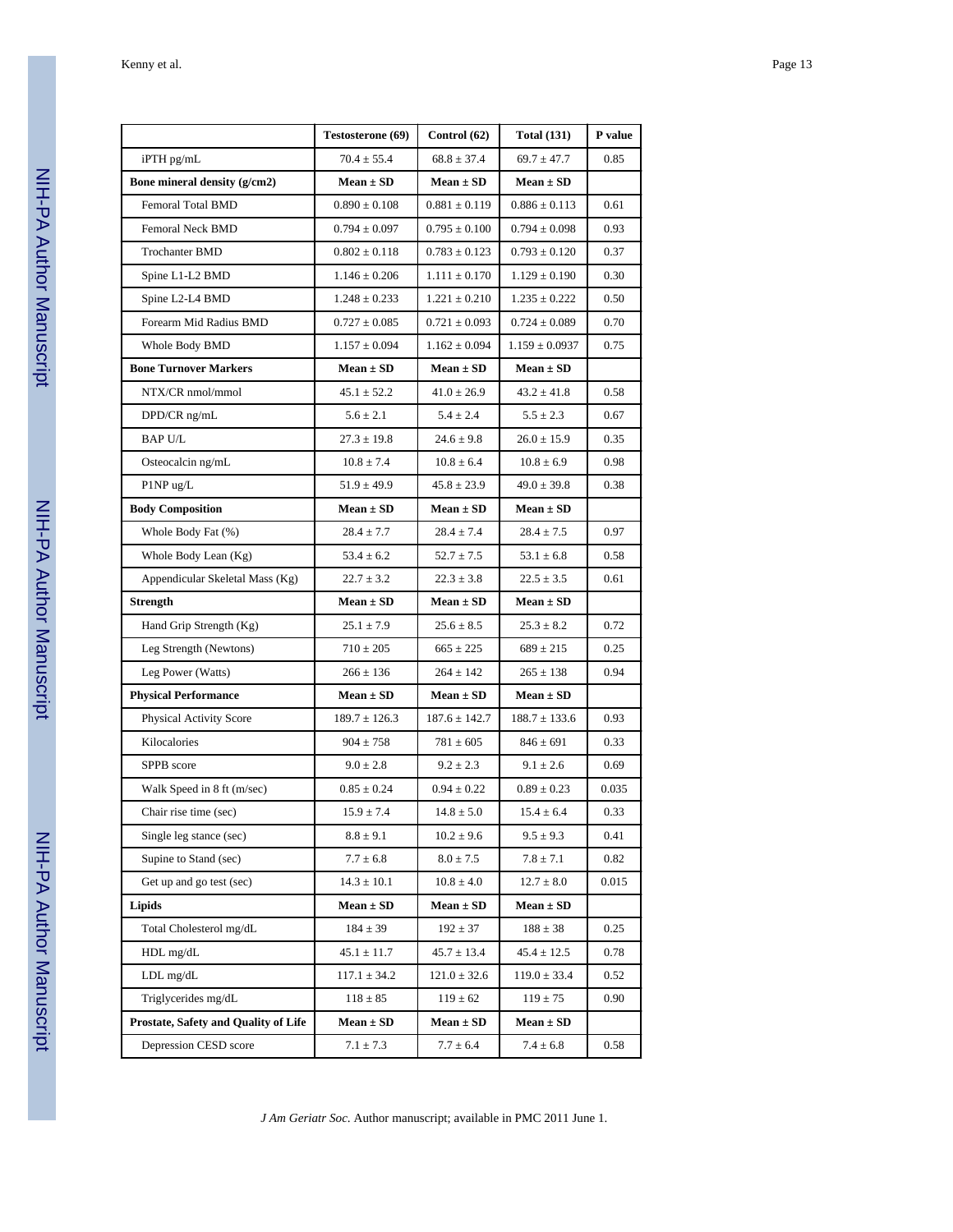|                             | Testosterone (69) | Control (62)   | <b>Total (131)</b> | P value |
|-----------------------------|-------------------|----------------|--------------------|---------|
| IPSS prostate symptom score | $8.1 \pm 6.1$     | $8.5 \pm 6.0$  | $8.3 \pm 6.0$      | 0.69    |
| IPSS quality of life        | $2.96 \pm 1.33$   | $3.05 + 1.34$  | $3.00 \pm 1.33$    | 0.70    |
| <b>UCLA</b> Prostate Index  | $20.0 + 7.6$      | $19.8 + 7.2$   | $19.93 + 7.34$     | 0.89    |
| $PSA$ (ug/L)                | $2.15 + 1.52$     | $2.01 + 1.31$  | $2.08 \pm 1.42$    | 0.58    |
| Hematocrit %                | $41.6 \pm 4.2$    | $41.7 \pm 4.5$ | $41.6 \pm 4.3$     | 0.84    |

BMI –body mass index; SHBG –sex hormone binding globulin; DHEA –dehydroepiandrosterone; iPTH –intact parathyroid hormone; BMD- bone mineral density; NTX/CR –n-telopeptide/creatinine; DPD/CR –deoxypyridinoline/creatinine; BAP-bone specific alkaline phosphatase; P1NP – procollagen peptide of type I collagen; SPPB –short physical performance battery; HDL –high density lipoprotein; LDL –low density lipoprotein; CESD- Center for Epidemiologic Studies –Depression; IPSS –International Prostate Symptom Score; UCLA –University of California, Los Angeles; PSA –prostate specific antigen;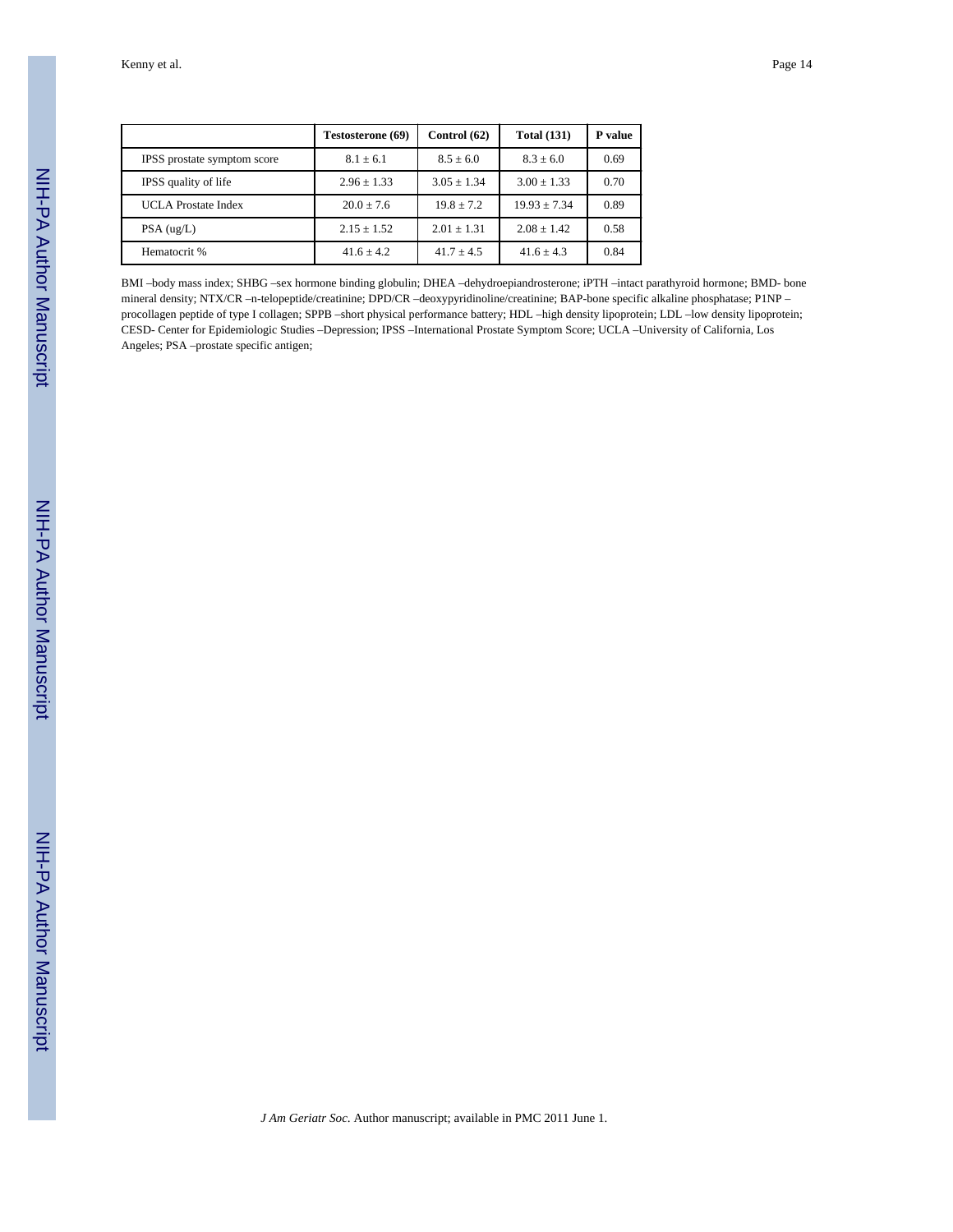NIH-PA Author Manuscript

NIH-PA Author Manuscript

NIH-PA Author Manuscript

NIH-PA Author Manuscript

|                                        | Testosterone (n=53)     |                         |                      | Placebo (n=46)          |                         |                      | Betwn Grp Changes (n=99)       |
|----------------------------------------|-------------------------|-------------------------|----------------------|-------------------------|-------------------------|----------------------|--------------------------------|
| Hormones                               | baseline                | $12 \text{ mth}$        | % change             | baseline                | $12 \text{ mth}$        | $\%$ change          | P value $\hspace{0.1mm}^{***}$ |
| Total Testosterone ng/dI               | $396.3 \pm 162.8$       | $583.6 \pm 344.2$       | $95.8$ <sup>*</sup>  | $407.8 \pm 206.5$       | $477.7 \pm 244.7$       | $16.0^\ast$          | 0.054                          |
| Biotestosterone ng/dL                  | $62.6 \pm 28.6$         | $156.8 \pm 175.9$       | $185.3$ <sup>*</sup> | $66.1 \pm 32.4$         | $79.1 \pm 45.0$         | $17.7$ $^{\ast}$     | 0.001                          |
| Estradiol pg/mL                        | $33.8 \pm 8.3$          | $37.6 \pm 12.5$         | $14.5*$              | $31.0 + 7.5$            | $30.6 \pm 7.2$          | $-0.18$              | 0.025                          |
| $SHBG$ ug/dL                           | $1.45 \pm 0.58$         | $1.87 \pm 1.11$         | $31.7$ $^{\ast}$     | $1.48 \pm 0.65$         | $1.91 \pm 0.83$         | $42.5$ <sup>*</sup>  | 0.33                           |
| DHEA ug/dL                             | $64.4 \pm 51.4$         | $58.4 \pm 50.4$         | $-9.6$ <sup>*</sup>  | $46.2 \pm 41.7$         | $40.9 \pm 31.4$         | $-1.5$               | 0.12                           |
| 25 Hydroxyvitamin D nmol/L             | $91.5 \pm 37.1$         | $145.6 \pm 50.9$        | $73.0$ <sup>*</sup>  | $86.1 \pm 35.8$         | $140.3 \pm 51.6$        | $79.3*$              | 0.64                           |
| iPTH pg/mL                             | $61.5 \pm 28.5$         | $49.8 \pm 21.8$         | $-15.9$ <sup>*</sup> | $69.4 \pm 37.8$         | $55.5 \pm 24.2$         | $-14.2$ <sup>*</sup> | 0.75                           |
| <b>Bone Mineral Density</b>            |                         |                         |                      |                         |                         |                      |                                |
| ದ<br>Total Femur BMD(g/cm              | $0.894 \pm 0.098$       | $0.898 \pm 0.102$       | 0.41                 | $0.876 \pm 0.120$       | $0.880 \pm 0.123$       | 0.45                 | 0.95                           |
| Total Femur tscore                     | $-1.50 \pm 0.75$        | $-1.48 \pm 0.79$        |                      | $-1.65 \pm 0.93$        | $-1.62 \pm 0.95$        |                      |                                |
| Femoral Neck BMD (g/cm2)               | $0.800 \pm 0.090$       | $0.811 \pm 0.094$       | $1.38^{\,*}$         | $0.794 \pm 0.103$       | $0.797 \pm 0.105$       | 0.40                 | 0.12                           |
| Femoral Neck tscore                    | $-2.08 \pm 0.69$        | $-1.99 \pm 0.72$        |                      | $-2.12 \pm 0.79$        | $-2.10 \pm 0.81$        |                      |                                |
| Trochanter BMD (g/cm2)                 | $0.803 \pm 0.110$       | $0.805 \pm 0.115$       | 0.27                 | $0.786 \pm 0.128$       | $0.787 \pm 0.132$       | 0.16                 | 0.91                           |
| Trochanter tscore                      | $-1.16 \pm 1.00$        | $-1.14 \pm 1.04$        |                      | $-1.31 \pm 1.16$        | $-1.30 \pm 1.20$        |                      |                                |
| $\widehat{2}$<br>Spine L1-L2 BMD (g/cm | $1.139 \pm 0.202$       | $1.176 \pm 0.221$       | $3.25*$              | $1.110 \pm 0.170$       | $1.108 \pm 0.174$       | 1.05                 | 0.03                           |
| Spine L1-L2 tscore                     | $-0.51 \pm 1.68$        | $-0.20 \pm 1.85$        |                      | $-0.85 \pm 1.42$        | $-0.79 \pm 1.45$        |                      |                                |
| Spine L2-L4 BMD (g/cm2)                | $1.250 \pm 0.237$       | $1.285 \pm 0.238$       | $3.07$ <sup>*</sup>  | $1.202 \pm 0.211$       | $1.205 \pm 0.216$       | 0.20                 | 0.005                          |
| Spine L2-L4 tscore                     | $0.08 \pm 1.98$         | $0.38 \pm 1.98$         |                      | $-0.31 \pm 1.76$        | ± 1.79<br>$-0.31$       |                      |                                |
| Forearm Mid Radius BMD (g/cm2)         | $0.726 \pm 0.087$       | $0.716 \pm 0.087$       | $-1.29$ <sup>*</sup> | $0.714 \pm 0.096$       | $0.712 \pm 0.91$        | $-0.20$              | 0.008                          |
| Forearm Mid Radius tscore              | $-0.96 \pm 1.05$        | $-1.08 \pm 1.01$        |                      | $-1.11 \pm 1.16$        | $-1.13 \pm 1.10$        |                      |                                |
| $\Omega$<br>Whole Body BMD (g/cm       | $1.161 \pm 0.088$       | $1.160 \pm 0.087$       | $-0.04$              | $1.155 \pm 0.096$       | $1.153 \pm 0.092$       | $-0.13$              | 0.76                           |
| Whole Body tscore                      | 1.09<br>$+1$<br>$-0.74$ | 1.09<br>$+1$<br>$-0.75$ |                      | 1.20<br>$+1$<br>$-0.81$ | 1.15<br>$+1$<br>$-0.84$ |                      |                                |
| <b>Bone Turnover Markers</b>           |                         |                         |                      |                         |                         |                      |                                |
| NTX/CR nMBCE/mM                        | $45.1 \pm 56.8$         | $35.9 \pm 25.9$         | $-6.6$               | $43.0 \pm 30.5$         | $37.1 \pm 38.1$         | $-12.2$              | 0.56                           |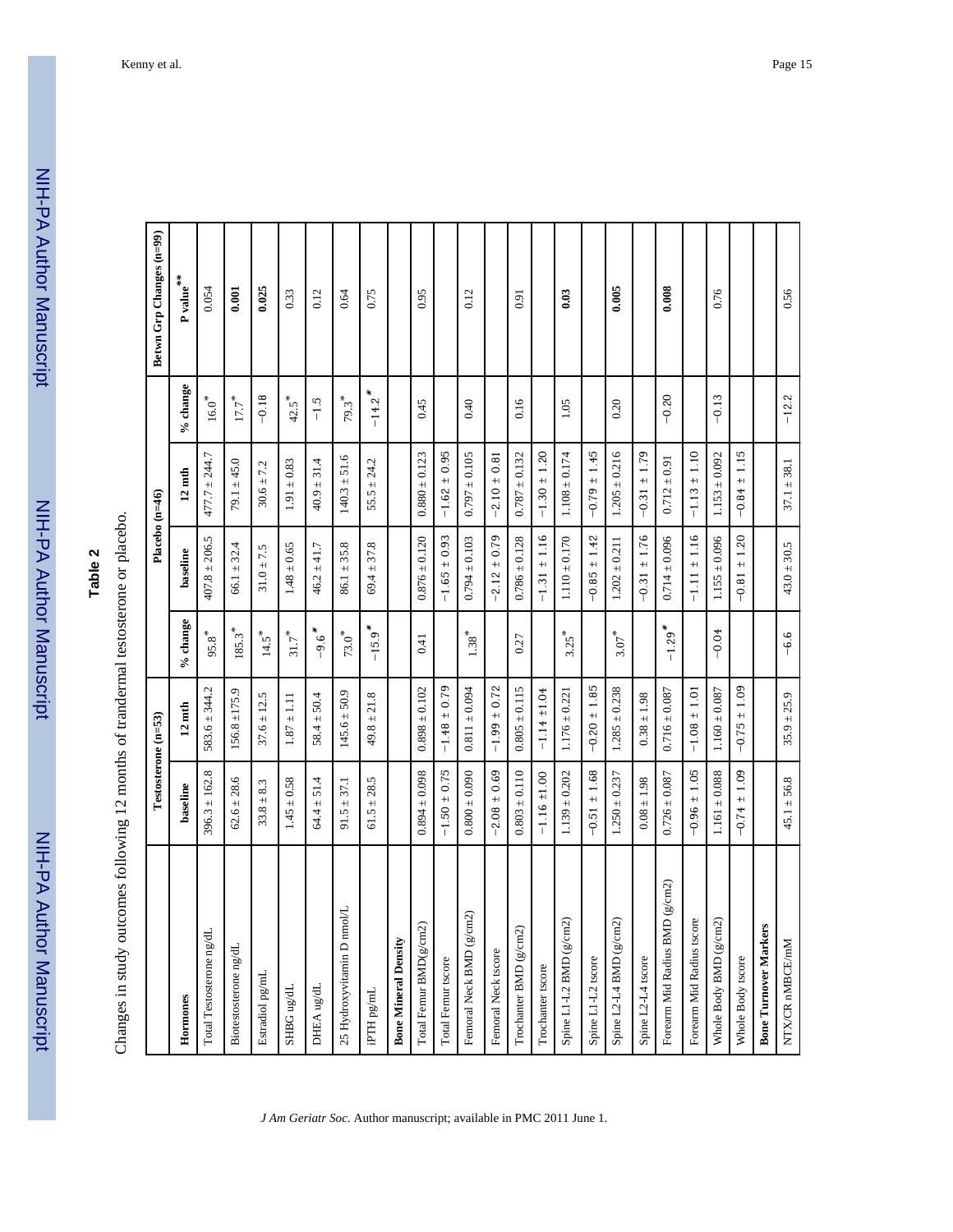| :<br>?<br>:      |
|------------------|
|                  |
|                  |
|                  |
|                  |
|                  |
|                  |
|                  |
|                  |
| <u>ומו ומחהו</u> |
|                  |
|                  |
|                  |
|                  |
|                  |

|                             |                 | Testosterone (n=53) |                      |                 | Placebo (n=46)   |                      | Betwn Grp Changes (n=99)       |
|-----------------------------|-----------------|---------------------|----------------------|-----------------|------------------|----------------------|--------------------------------|
|                             |                 |                     |                      |                 |                  |                      |                                |
| Hormones                    | baseline        | $12 \text{ mth}$    | $\%$ change          | baseline        | $12 \text{ mth}$ | $\%$ change          | P value $\hspace{0.1mm}^{***}$ |
| DPD/CR nM/mM                | $5.6 \pm 2.2$   | $5.2 \pm 2.2$       | $\overline{1.1}$     | $5.0 \pm 1.8$   | $5.4 \pm 1.8$    | 16.5                 | 0.03                           |
| BAP U/L                     | $27.3 \pm 22.3$ | $22.7 \pm 7.0$      | $-13.6$ <sup>*</sup> | $25.8 \pm 10.5$ | $22.2 \pm 7.0$   | $-11.4$              | 0.56                           |
| Osteocalcin ng/mL           | $10.4 \pm 5.2$  | $8.1 \pm 4.8$       | $-19.0*$             | $11.0 \pm 6.5$  | $8.5 \pm 3.8$    | $-11.9$ <sup>*</sup> | 0.28                           |
| $\text{PIMP}$ ug/L          | $53.3 \pm 56.6$ | $38.3 \pm 19.4$     | $-15.2$ <sup>*</sup> | $46.7 \pm 25.2$ | $38.6 \pm 21.4$  | $-12.6$ <sup>*</sup> | 0.67                           |
| <b>Body Composition</b>     |                 |                     |                      |                 |                  |                      |                                |
| Total Body Fat %            | $28.5 \pm 7.0$  | $26.8 \pm 7.1$      | $-6.8*$              | $28.0 \pm 7.6$  | $27.2 \pm 7.3$   | $-2.8$ <sup>*</sup>  | 0.06                           |
| Total Body Lean Kg          | $53.0 \pm 6.3$  | $54.0 \pm 6.8$      | $1.9^*$              | $52.6 \pm 7.0$  | $52.8 \pm 7.6$   | 0.3                  | 0.027                          |
| Appendicular Skeletal Mass  | $22.6 \pm 3.3$  | $22.9 \pm 3.4$      | 1.3                  | $22.3 \pm 3.8$  | $22.1 \pm 4.0$   | $-1.0$               | 0.016                          |
| Strength                    |                 |                     |                      |                 |                  |                      |                                |
| Handgrip Kg                 | $24.7 \pm 8.2$  | $25.2 \pm 7.1$      | 5.9                  | $25.2 \pm 8.4$  | $26.3 \pm 9.1$   | 5.2                  | 0.89                           |
| Leg press Newtons           | $716 \pm 197$   | $737 \pm 246$       | 3.6                  | $645 \pm 226$   | $638 \pm 226$    | $-0.0$               | 0.38                           |
| Leg press Power Watts       | $263 \pm 136$   | $232 \pm 121$       | $-5.6$ *             | $256 \pm 143$   | $217 \pm 122$    | $-10.6$ <sup>*</sup> | 0.43                           |
| <b>Physical Performance</b> |                 |                     |                      |                 |                  |                      |                                |
| PASE kilocalories           | $941 \pm 760$   | $946 \pm 884$       | $\overline{6}$       | $772 \pm 605$   | $785 + 720$      | 109                  | 0.46                           |
| PASE score                  | $200 \pm 125$   | $206 \pm 139$       | $\equiv$             | $181 \pm 134$   | $199 \pm 139$    | 37                   | 0.17                           |
| SPPB score                  | $9.5 \pm 2.1$   | $8.6 \pm 2.8$       | $-8.4$               | $9.1 \pm 2.3$   | $8.3 \pm 2.9$    | $-8.8$ <sup>*</sup>  | 0.93                           |
| 8 ft walk m/sec             | $0.89 \pm 0.21$ | $0.86 \pm 0.21$     | $-1.6$               | $0.94 \pm 0.23$ | $0.88 \pm 0.27$  | $-4.2$ *             | 0.11                           |
| Chair rise time sec         | $15.3 \pm 6.1$  | $15.6 \pm 4.9$      | 8.2                  | $15.1 \pm 5.4$  | $16.1 \pm 8.3$   | 10.5                 | 0.79                           |
| Single leg stance sec       | $9.6 \pm 9.0$   | $8.3 \pm 9.0$       | 7.0                  | $10.1 \pm 9.7$  | $7.8 \pm 9.2$    | $-6.1$ <sup>*</sup>  | 0.54                           |
| Supine to Stand sec         | $8.8\pm7.0$     | $7.7 \pm 5.0$       | 9.4                  | $6.4 \pm 5.7$   | $6.3 \pm 6.9$    | $-3.0$               | 0.40                           |
| Get up and go sec           | $12.4 \pm 5.3$  | $12.0 \pm 5.1$      | 0.2                  | $10.9 \pm 4.1$  | $12.3 \pm 8.0$   | 10.7                 | 0.11                           |
| Safety and Compliance       |                 |                     |                      |                 |                  |                      |                                |
| Total Cholesterol mg/dL     | $184 \pm 40$    | $178 \pm 36$        | $-1.7$               | $195 \pm 30$    | $184 \pm 33$     | $-4.7$ *             | 0.37                           |
| ${\rm HDL\,mgdL}$           | $45 \pm 12$     | $45 \pm 12$         | 1.4                  | $47 \pm 14$     | $46 \pm 13$      | $-61$                | 0.66                           |
| $\text{LDL}$ mg/dL          | $118 \pm 34$    | $111 \pm 32$        | $-2.2$ *             | $124 \pm 28$    | $114 \pm 30$     | $-5.5$ $*$           | 0.57                           |
| Triglycerides mg/dL         | $115 \pm 89$    | $109 \pm 94$        | $-13.1$              | $115 \pm 63$    | $104 \pm 52$     | $-28.4$              | 0.59                           |

٦